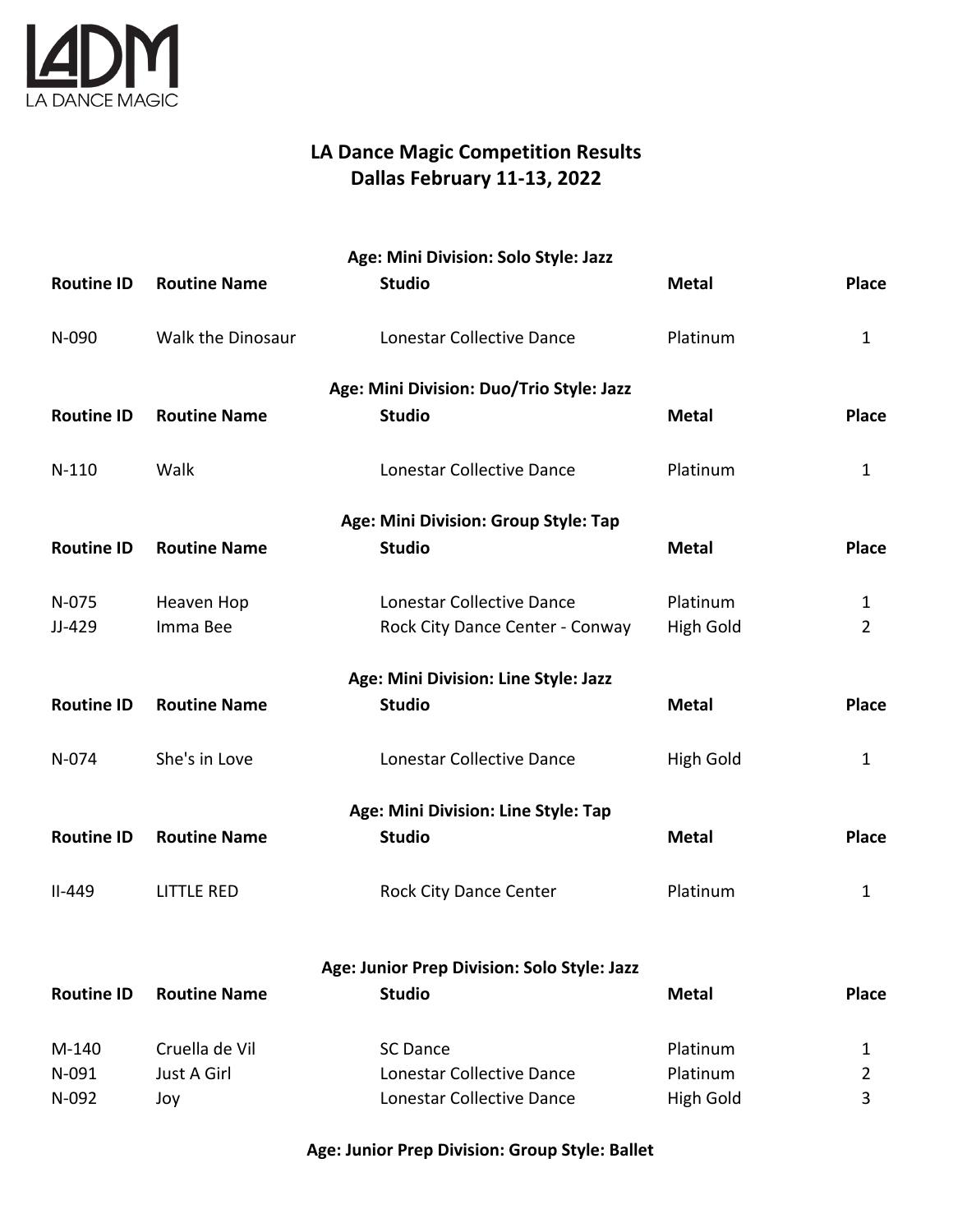

| <b>Routine ID</b> | <b>Routine Name</b>                          | <b>Studio</b>                                        | <b>Metal</b> | <b>Place</b>   |  |  |  |
|-------------------|----------------------------------------------|------------------------------------------------------|--------------|----------------|--|--|--|
| EE-515            | <b>Water Music Suite</b>                     | <b>KJ Dance</b>                                      | Platinum     | $\mathbf{1}$   |  |  |  |
|                   |                                              | Age: Junior Prep Division: Group Style: Contemporary |              |                |  |  |  |
| <b>Routine ID</b> | <b>Routine Name</b>                          | <b>Studio</b>                                        | <b>Metal</b> | Place          |  |  |  |
| $II-448$          | <b>HEROES</b>                                | Rock City Dance Center                               | Platinum     | $\mathbf{1}$   |  |  |  |
|                   |                                              | Age: Junior Prep Division: Group Style: Hip Hop      |              |                |  |  |  |
| <b>Routine ID</b> | <b>Routine Name</b>                          | <b>Studio</b>                                        | <b>Metal</b> | <b>Place</b>   |  |  |  |
| M-068             | Space Jam                                    | <b>SC Dance</b>                                      | High Gold    | $\mathbf{1}$   |  |  |  |
|                   |                                              | Age: Junior Prep Division: Group Style: Jazz         |              |                |  |  |  |
| <b>Routine ID</b> | <b>Routine Name</b>                          | <b>Studio</b>                                        | <b>Metal</b> | <b>Place</b>   |  |  |  |
| EE-510            | Mama Yo!                                     | <b>KJ Dance</b>                                      | Platinum     | 1              |  |  |  |
| M-069             | Fabulous                                     | <b>SC Dance</b>                                      | Platinum     | $\overline{2}$ |  |  |  |
| $J-019$           | Welcome to Wonderland                        | Fly High Dance and Performing Arts                   | Platinum     | $\mathbf{3}$   |  |  |  |
| JJ-430            | Think                                        | Rock City Dance Center - Conway                      | High Gold    | 4              |  |  |  |
|                   |                                              | Age: Junior Prep Division: Group Style: Lyrical      |              |                |  |  |  |
| <b>Routine ID</b> | <b>Routine Name</b>                          | <b>Studio</b>                                        | <b>Metal</b> | <b>Place</b>   |  |  |  |
| $JJ-431$          | <b>How Does A Moment Last</b><br>Forever     | Rock City Dance Center - Conway                      | Platinum     | $\mathbf{1}$   |  |  |  |
| $J-018$           | <b>Blessings</b>                             | Fly High Dance and Performing Arts High Gold         |              | $\overline{2}$ |  |  |  |
|                   | Age: Junior Prep Division: Group Style: Open |                                                      |              |                |  |  |  |
| <b>Routine ID</b> | <b>Routine Name</b>                          | <b>Studio</b>                                        | <b>Metal</b> | <b>Place</b>   |  |  |  |
| $II-451$          | <b>RIVERSIDE</b>                             | <b>Rock City Dance Center</b>                        | Platinum     | 1              |  |  |  |
|                   |                                              |                                                      |              |                |  |  |  |

| Age: Junior Prep Division: Group Style: Tap |                     |               |       |              |  |
|---------------------------------------------|---------------------|---------------|-------|--------------|--|
| <b>Routine ID</b>                           | <b>Routine Name</b> | <b>Studio</b> | Metal | <b>Place</b> |  |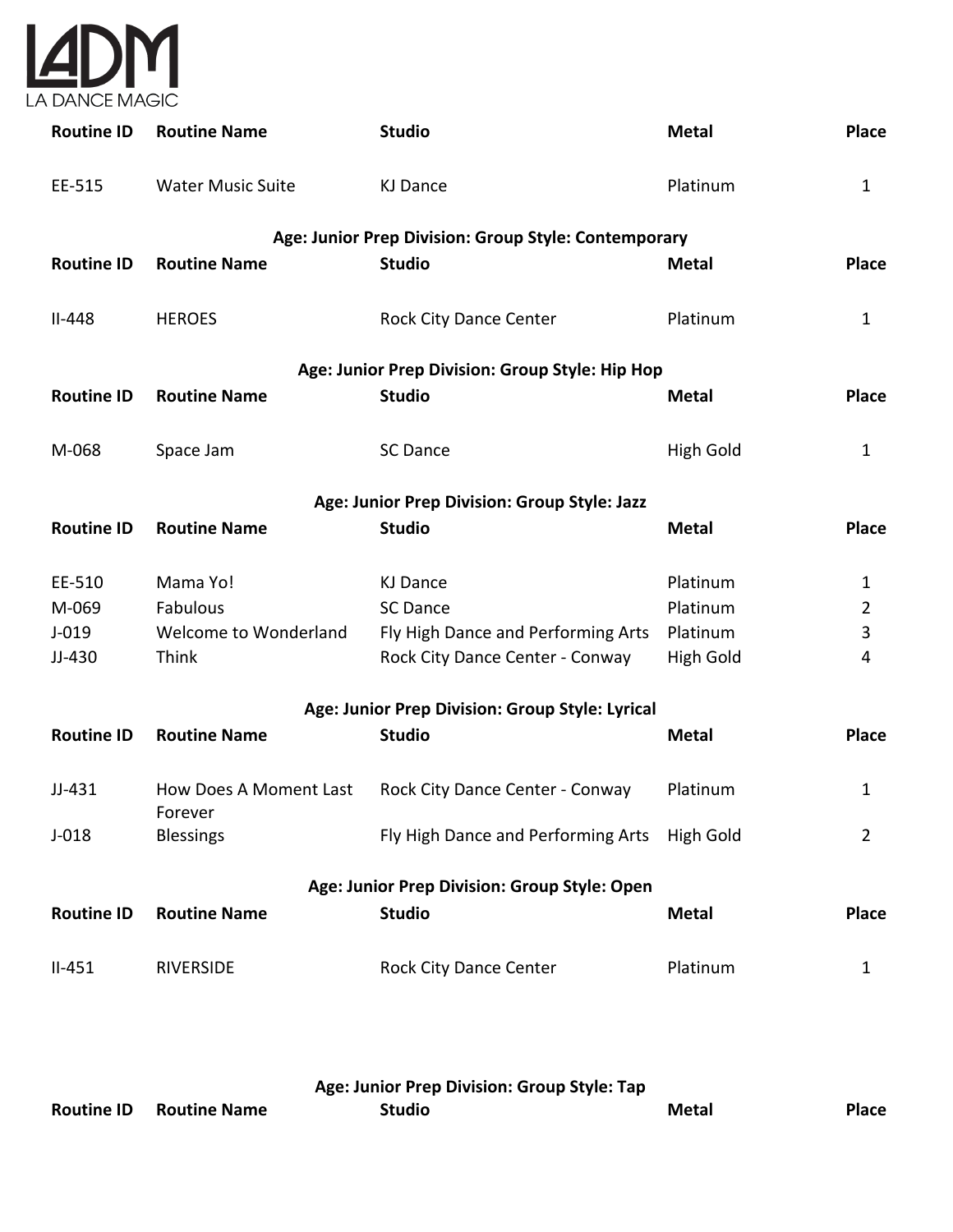

| EE-511                                         | Workin' in a Coal Mine | <b>KJ Dance</b>                                         | Double Platinum  | $\mathbf{1}$ |  |  |  |
|------------------------------------------------|------------------------|---------------------------------------------------------|------------------|--------------|--|--|--|
| Age: Junior Prep Division: Line Style: Hip Hop |                        |                                                         |                  |              |  |  |  |
| <b>Routine ID</b>                              | <b>Routine Name</b>    | <b>Studio</b>                                           | <b>Metal</b>     | <b>Place</b> |  |  |  |
| $II-445$                                       | <b>GET SILLY</b>       | <b>Rock City Dance Center</b>                           | Double Platinum  | $\mathbf{1}$ |  |  |  |
|                                                |                        | Age: Junior Prep Division: Line Style: Jazz             |                  |              |  |  |  |
| <b>Routine ID</b>                              | <b>Routine Name</b>    | <b>Studio</b>                                           | <b>Metal</b>     | <b>Place</b> |  |  |  |
| $X-204$                                        | Popcorn                | Foot Works Performing Arts Center                       | Double Platinum  | $\mathbf{1}$ |  |  |  |
|                                                |                        | Age: Junior Prep Division: Line Style: Tap              |                  |              |  |  |  |
| <b>Routine ID</b>                              | <b>Routine Name</b>    | <b>Studio</b>                                           | <b>Metal</b>     | <b>Place</b> |  |  |  |
| $X-205$                                        | Speedracer             | Foot Works Performing Arts Center                       | Platinum         | $\mathbf{1}$ |  |  |  |
|                                                |                        | Age: Junior Prep Division: Extended Line Style: Hip Hop |                  |              |  |  |  |
| <b>Routine ID</b>                              | <b>Routine Name</b>    | <b>Studio</b>                                           | <b>Metal</b>     | <b>Place</b> |  |  |  |
| $Y-362$                                        | <b>Tour Bus</b>        | Cindy's School of Dance                                 | High Gold        | $\mathbf{1}$ |  |  |  |
|                                                |                        | Age: Junior Prep Division: Extended Line Style: Jazz    |                  |              |  |  |  |
| <b>Routine ID</b>                              | <b>Routine Name</b>    | <b>Studio</b>                                           | <b>Metal</b>     | <b>Place</b> |  |  |  |
| $II - 442$                                     | <b>SHOUT</b>           | <b>Rock City Dance Center</b>                           | Platinum         | $\mathbf{1}$ |  |  |  |
| Age: Junior Division: Solo Style: Ballet       |                        |                                                         |                  |              |  |  |  |
| <b>Routine ID</b>                              | <b>Routine Name</b>    | <b>Studio</b>                                           | <b>Metal</b>     | <b>Place</b> |  |  |  |
| M-136                                          | The Sleeping Beauty    | SC Dance                                                | <b>High Gold</b> | 1            |  |  |  |
|                                                |                        |                                                         |                  |              |  |  |  |

| Age: Junior Division: Solo Style: Contemporary |                     |                                   |                 |              |
|------------------------------------------------|---------------------|-----------------------------------|-----------------|--------------|
| <b>Routine ID</b>                              | <b>Routine Name</b> | <b>Studio</b>                     | Metal           | <b>Place</b> |
| P-302                                          | Unlocked            | <b>North Austin Dance Artists</b> | Double Platinum |              |
| $II-483$                                       | A NEW BEGINNING     | <b>Rock City Dance Center</b>     | Platinum        |              |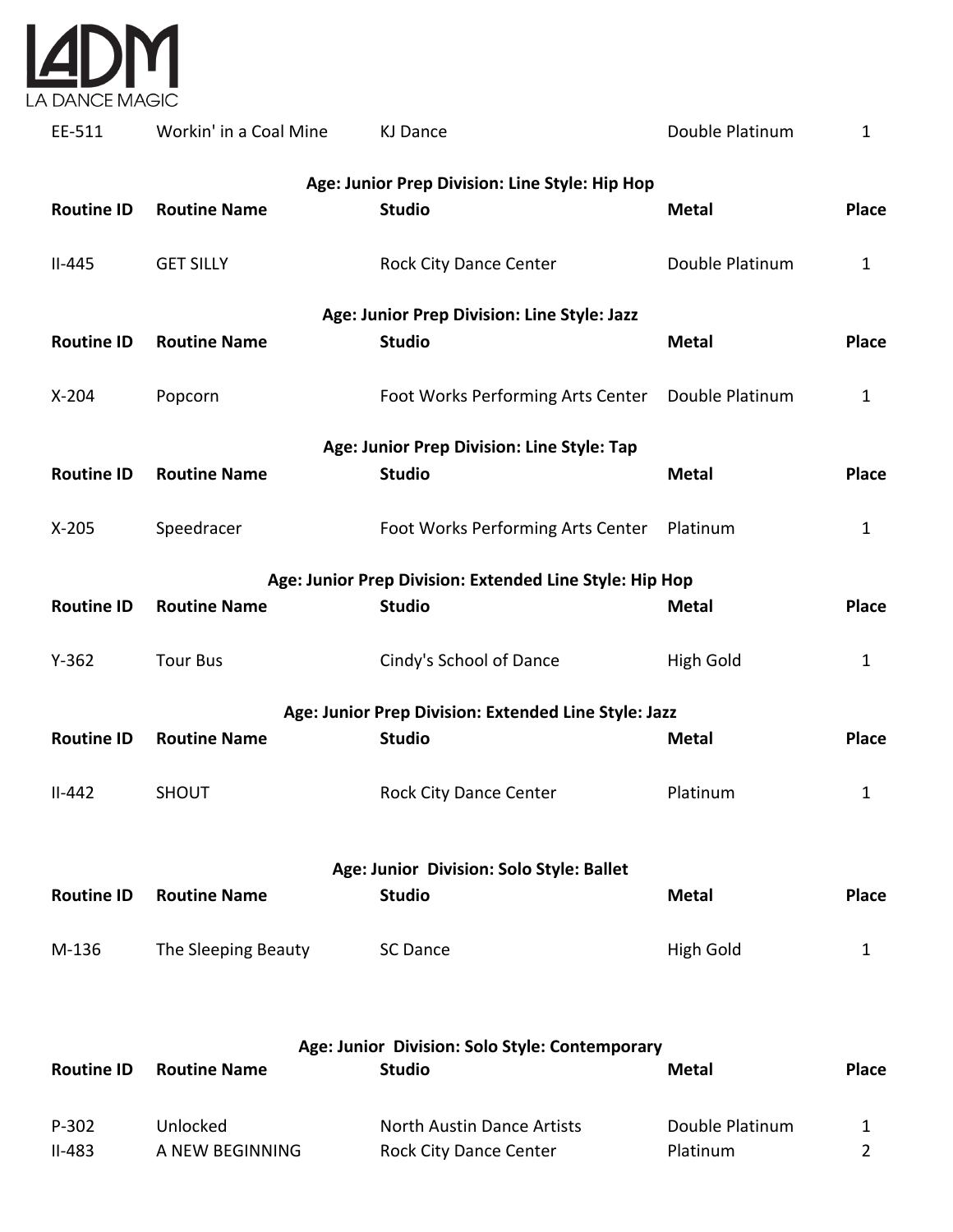

| $P-190$   | Live Like I Mean it | North Austin Dance Artists                   | Platinum  | 3              |
|-----------|---------------------|----------------------------------------------|-----------|----------------|
| $F-548$   | <b>Orbitals</b>     | <b>Head to Toe Dance</b>                     | Platinum  | $\overline{4}$ |
| $Y - 349$ | Close To You        | Cindy's School of Dance                      | Platinum  | 5              |
| $J-046$   | <b>Bad Dream</b>    | Fly High Dance and Performing Arts           | High Gold | 6              |
| D-280     | Carry You           | Epic Dance Studio                            | High Gold | 7              |
| $J-029$   | Crown               | Fly High Dance and Performing Arts High Gold |           | 8              |
| $J-030$   | She Used to be Mine | Fly High Dance and Performing Arts High Gold |           | 9              |

**Age: Junior Division: Solo Style: Hip Hop**

| <b>Routine ID</b> | <b>Routine Name</b>       | <b>Studio</b>                          | <b>Metal</b>     | <b>Place</b>   |
|-------------------|---------------------------|----------------------------------------|------------------|----------------|
| $M-128$           | One Two Step              | <b>SC Dance</b>                        | High Gold        | $\mathbf{1}$   |
|                   |                           | Age: Junior Division: Solo Style: Jazz |                  |                |
| <b>Routine ID</b> | <b>Routine Name</b>       | <b>Studio</b>                          | <b>Metal</b>     | <b>Place</b>   |
| AA-255            | Relax Max                 | Jill Listi Dance Studio                | Double Platinum  | 1              |
| $P-182$           | Shake It Girl             | <b>North Austin Dance Artists</b>      | Double Platinum  | $\overline{2}$ |
| EE-542            | Look At Me                | <b>KJ Dance</b>                        | Platinum         | 3              |
| AA-259            | Claim Your Weapon         | Jill Listi Dance Studio                | Platinum         | 4              |
| AA-256            | Spellbound                | Jill Listi Dance Studio                | Platinum         | 5              |
| EE-553            | For Real                  | <b>KJ Dance</b>                        | Platinum         | 6              |
| $E-363$           | Attention                 | Next Step Dance                        | Platinum         | 7              |
| E-375             | <b>Sparkling Diamonds</b> | Next Step Dance                        | High Gold        | 8              |
| $J-044$           | Do it Like This           | Fly High Dance and Performing Arts     | High Gold        | 9              |
| N-093             | Yes, Yes I Can            | Lonestar Collective Dance              | High Gold        | 10             |
| $M-141$           | Dance Like Yo' Daddy      | <b>SC Dance</b>                        | High Gold        | 11             |
| $Y - 361$         | A Different Beat          | Cindy's School of Dance                | High Gold        | 12             |
| $Y-350$           | Way Up                    | Cindy's School of Dance                | High Gold        | 13             |
| $E-371$           | Shake Senora              | Next Step Dance                        | <b>High Gold</b> | 14             |
| N-094             | I Love Rock & Roll        | Lonestar Collective Dance              | High Gold        | 15             |
| $J-048$           | Wings                     | Fly High Dance and Performing Arts     | <b>High Gold</b> | 16             |

| Age: Junior Division: Solo Style: Lyrical |                     |                       |                 |              |
|-------------------------------------------|---------------------|-----------------------|-----------------|--------------|
| <b>Routine ID</b>                         | <b>Routine Name</b> | <b>Studio</b>         | <b>Metal</b>    | <b>Place</b> |
| D-289                                     | <b>Brave</b>        | Epic Dance Studio     | Double Platinum |              |
| $D-281$                                   | If I had A Son      | Epic Dance Studio     | Double Platinum |              |
| K-056                                     | Carry You           | The MoveMeant Project | Platinum        |              |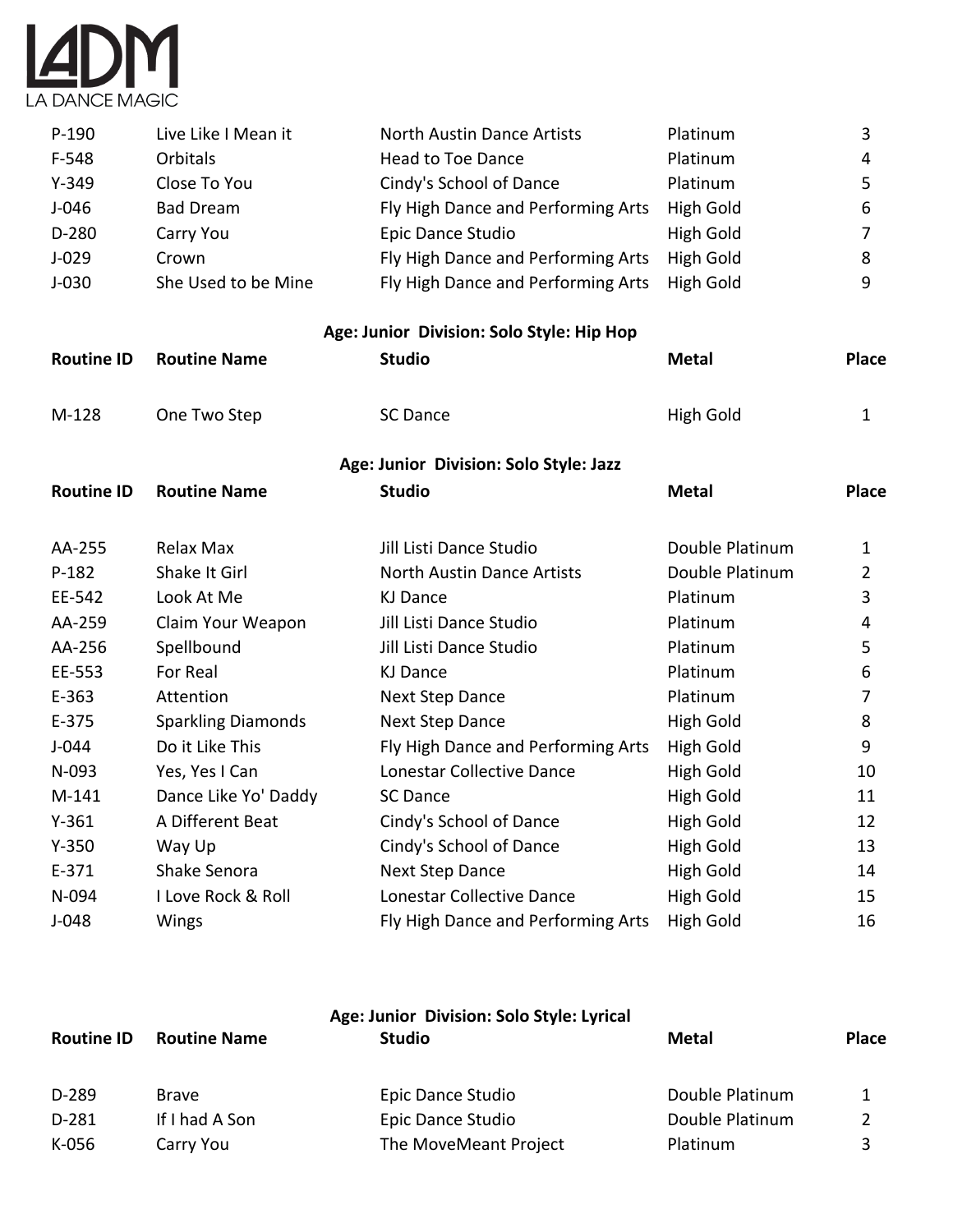

| $D-272$   | Hold On To Me          | Epic Dance Studio                  | Platinum  | 4  |
|-----------|------------------------|------------------------------------|-----------|----|
| AA-244    | <b>Brave</b>           | Jill Listi Dance Studio            | Platinum  | 5  |
| AA-257    | What a Wonderful World | Jill Listi Dance Studio            | Platinum  | 6  |
| $Y - 354$ | <b>Believe</b>         | Cindy's School of Dance            | Platinum  | 7  |
| $D-291$   | Her                    | Epic Dance Studio                  | Platinum  | 8  |
| $P-191$   | <b>Breathe Again</b>   | North Austin Dance Artists         | Platinum  | 9  |
| $D-283$   | Time To Say Goodbye    | Epic Dance Studio                  | Platinum  | 10 |
| $D-292$   | Don't You Worry Child  | Epic Dance Studio                  | Platinum  | 11 |
| $D-270$   | Look At Me             | Epic Dance Studio                  | High Gold | 12 |
| P-189     | Why Don't I            | <b>North Austin Dance Artists</b>  | High Gold | 13 |
| M-134     | <b>Every Heart</b>     | <b>SC Dance</b>                    | High Gold | 14 |
| $J-045$   | <b>Shooting Star</b>   | Fly High Dance and Performing Arts | High Gold | 15 |
| $J-040$   | Gravity                | Fly High Dance and Performing Arts | High Gold | 16 |

**Age: Junior Division: Solo Style: Musical Theatre**

| <b>Routine ID</b> | <b>Routine Name</b>          | <b>Studio</b>                          | <b>Metal</b>    | <b>Place</b> |
|-------------------|------------------------------|----------------------------------------|-----------------|--------------|
|                   |                              |                                        |                 |              |
| AA-261            | Show Off                     | Jill Listi Dance Studio                | Double Platinum | 1            |
| $P-193$           | Big Blonde & Beautiful       | North Austin Dance Artists             | Platinum        | 2            |
| $D-271$           | Friend Like Me               | Epic Dance Studio                      | High Gold       | 3            |
|                   |                              | Age: Junior Division: Solo Style: Open |                 |              |
| <b>Routine ID</b> | <b>Routine Name</b>          | <b>Studio</b>                          | Metal           | <b>Place</b> |
| EE-539            | <b>Extraordinary Machine</b> | KJ Dance                               | Platinum        | 1            |
| $D-282$           | Anchor                       | Epic Dance Studio                      | Platinum        | 2            |
| EE-538            | Disco Pop                    | KJ Dance                               | Platinum        | 3            |
| EE-550            | My Strongest Suit            | KJ Dance                               | Platinum        | 4            |
| N-097             | Gaga                         | Lonestar Collective Dance              | High Gold       | 5            |

| <b>Routine ID</b> | <b>Routine Name</b>  | Age: Junior Division: Solo Style: Tap<br><b>Studio</b> | <b>Metal</b> | <b>Place</b> |
|-------------------|----------------------|--------------------------------------------------------|--------------|--------------|
| $N-100$           | Come Together        | Lonestar Collective Dance                              | Platinum     |              |
| EE-555            | Be Kind              | KJ Dance                                               | Platinum     |              |
| $J-034$           | <b>Rhythm Nation</b> | Fly High Dance and Performing Arts                     | High Gold    |              |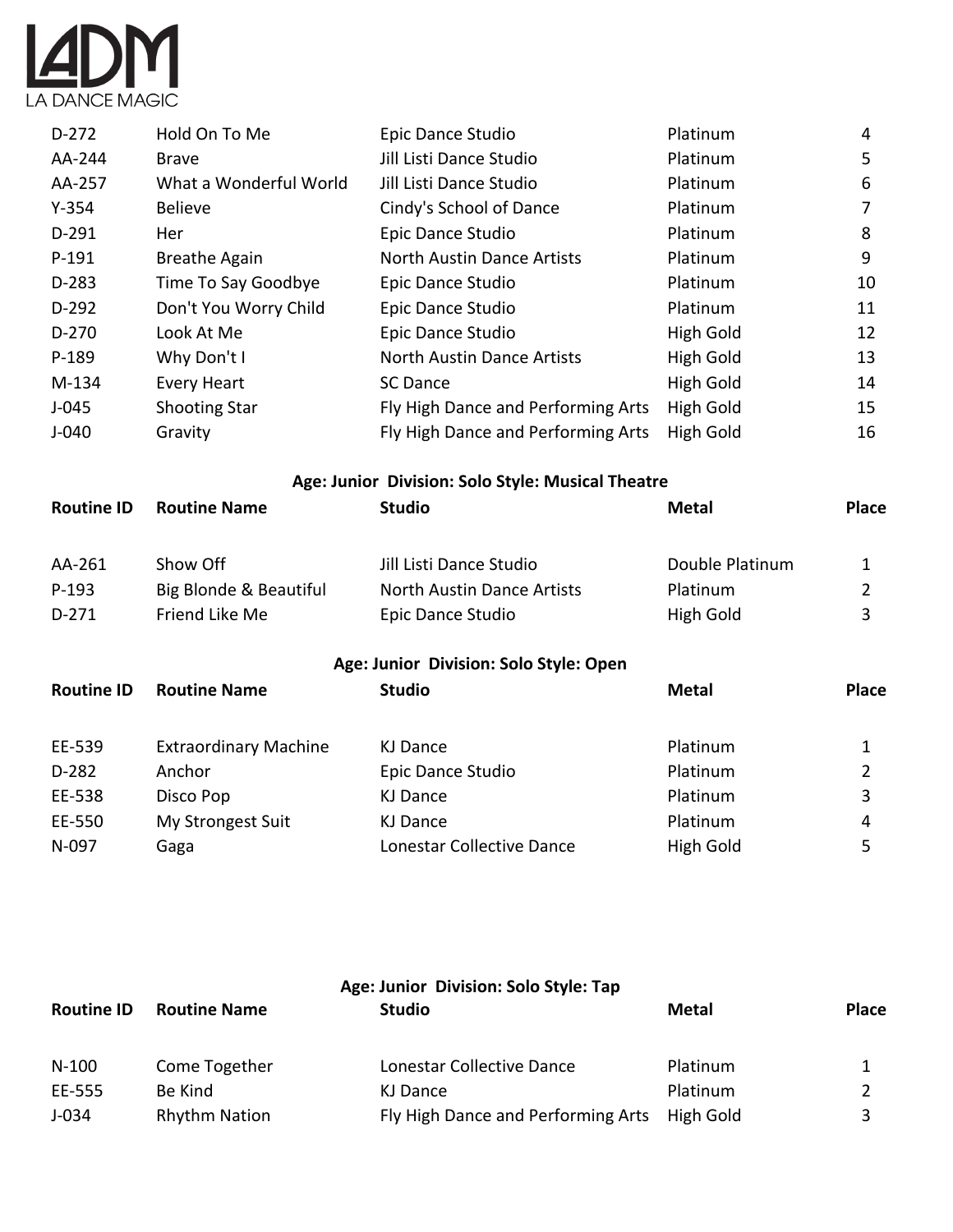

|                   | Age: Junior Division: Duo/Trio Style: Contemporary |                                                       |                  |                |  |  |  |  |
|-------------------|----------------------------------------------------|-------------------------------------------------------|------------------|----------------|--|--|--|--|
| <b>Routine ID</b> | <b>Routine Name</b>                                | <b>Studio</b>                                         | <b>Metal</b>     | <b>Place</b>   |  |  |  |  |
| $P-178$           | Can We Work It Out?                                | <b>North Austin Dance Artists</b>                     | Platinum         | $\mathbf{1}$   |  |  |  |  |
|                   |                                                    | Age: Junior Division: Duo/Trio Style: Jazz            |                  |                |  |  |  |  |
| <b>Routine ID</b> | <b>Routine Name</b>                                | <b>Studio</b>                                         | <b>Metal</b>     | <b>Place</b>   |  |  |  |  |
| $Y - 343$         | Wild                                               | Cindy's School of Dance                               | Platinum         | $\mathbf{1}$   |  |  |  |  |
|                   |                                                    | Age: Junior Division: Duo/Trio Style: Lyrical         |                  |                |  |  |  |  |
| <b>Routine ID</b> | <b>Routine Name</b>                                | <b>Studio</b>                                         | <b>Metal</b>     | <b>Place</b>   |  |  |  |  |
| $D-301$           | A Million Reasons                                  | Epic Dance Studio                                     | Platinum         | $\mathbf 1$    |  |  |  |  |
| $J-035$           | Stand by Me                                        | Fly High Dance and Performing Arts                    | Platinum         | $\overline{2}$ |  |  |  |  |
| $J-047$           | Small                                              | Fly High Dance and Performing Arts                    | <b>High Gold</b> | 3              |  |  |  |  |
|                   |                                                    | Age: Junior Division: Duo/Trio Style: Musical Theatre |                  |                |  |  |  |  |
| <b>Routine ID</b> | <b>Routine Name</b>                                | <b>Studio</b>                                         | <b>Metal</b>     | <b>Place</b>   |  |  |  |  |
| $L-391$           | Let's Be Bad                                       | <b>Progressions Elite</b>                             | Platinum         | $\mathbf{1}$   |  |  |  |  |
| $N-111$           | My Best Friend                                     | Lonestar Collective Dance                             | Platinum         | $\overline{2}$ |  |  |  |  |
| M-130             | What is this Feeling                               | <b>SC Dance</b>                                       | <b>High Gold</b> | 3              |  |  |  |  |
|                   |                                                    | Age: Junior Division: Duo/Trio Style: Open            |                  |                |  |  |  |  |
| <b>Routine ID</b> | <b>Routine Name</b>                                | <b>Studio</b>                                         | <b>Metal</b>     | <b>Place</b>   |  |  |  |  |
| $II-477$          | <b>RELOAD DAT</b>                                  | <b>Rock City Dance Center</b>                         | Platinum         | 1              |  |  |  |  |
| K-057             | Shake and Pop                                      | The MoveMeant Project                                 | Platinum         | 2              |  |  |  |  |
|                   |                                                    |                                                       |                  |                |  |  |  |  |
|                   |                                                    | Age: Junior Division: Duo/Trio Style: Tap             |                  |                |  |  |  |  |
| <b>Routine ID</b> | <b>Routine Name</b>                                | <b>Studio</b>                                         | <b>Metal</b>     | <b>Place</b>   |  |  |  |  |
| $J-033$           | <b>Moses Supposes</b>                              | Fly High Dance and Performing Arts                    | High Gold        | 1              |  |  |  |  |
|                   |                                                    | Age: Junior Division: Group Style: Ballet             |                  |                |  |  |  |  |
| <b>Routine ID</b> | <b>Routine Name</b>                                | <b>Studio</b>                                         | <b>Metal</b>     | Place          |  |  |  |  |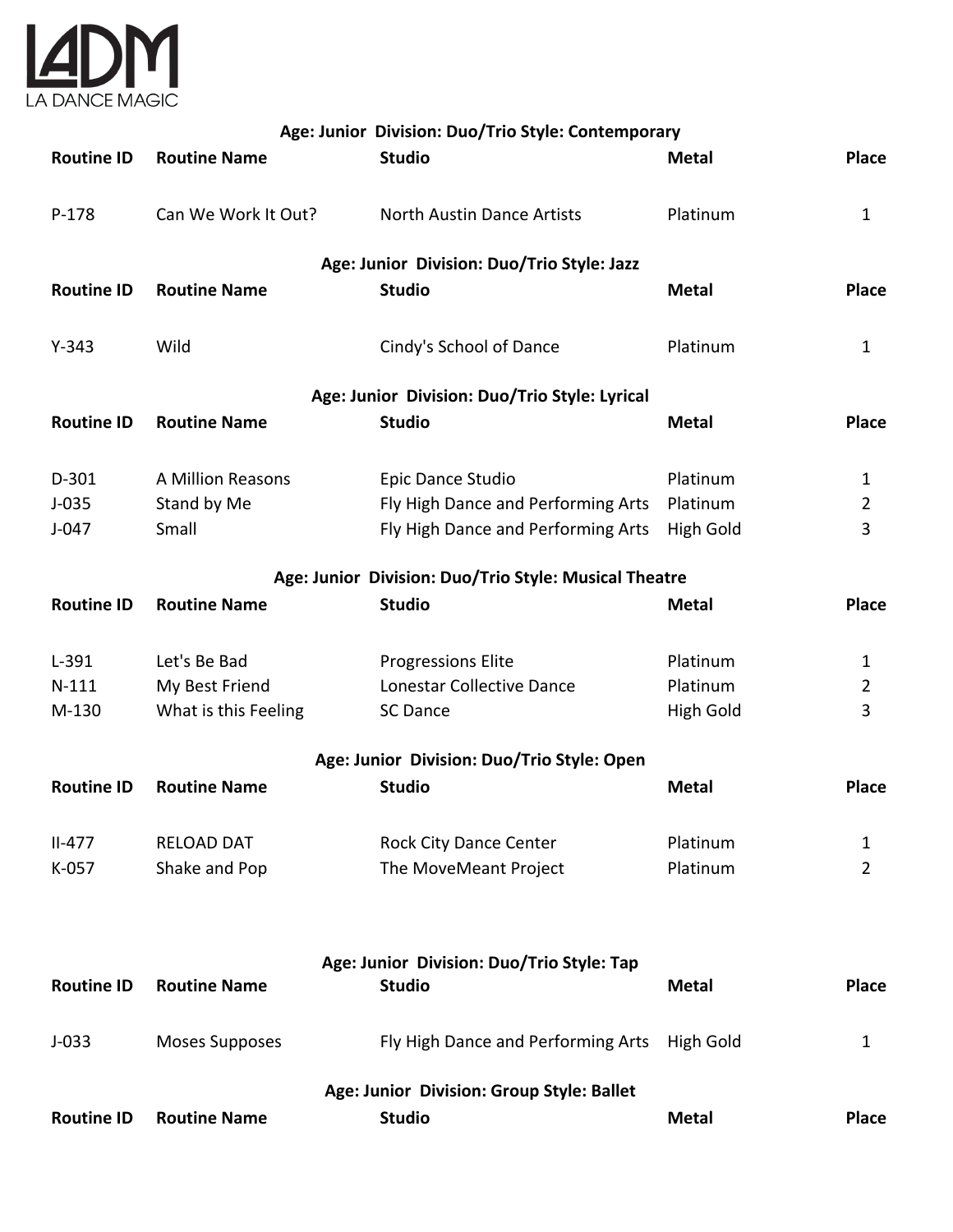

| EE-509            | Radetzky March      | <b>KJ Dance</b>                                 | Platinum        | $\mathbf{1}$   |
|-------------------|---------------------|-------------------------------------------------|-----------------|----------------|
|                   |                     | Age: Junior Division: Group Style: Contemporary |                 |                |
| <b>Routine ID</b> | <b>Routine Name</b> | <b>Studio</b>                                   | <b>Metal</b>    | <b>Place</b>   |
| $X-197$           | Maps                | Foot Works Performing Arts Center               | Double Platinum | $\mathbf{1}$   |
| $P-113$           | Vienna              | <b>North Austin Dance Artists</b>               | Platinum        | $\overline{2}$ |
|                   |                     | Age: Junior Division: Group Style: Hip Hop      |                 |                |
| <b>Routine ID</b> | <b>Routine Name</b> | <b>Studio</b>                                   | <b>Metal</b>    | <b>Place</b>   |
| $JJ-432$          | All You Can Eat     | Rock City Dance Center - Conway                 | Platinum        | $\mathbf{1}$   |
|                   |                     | Age: Junior Division: Group Style: Jazz         |                 |                |
| <b>Routine ID</b> | <b>Routine Name</b> | <b>Studio</b>                                   | <b>Metal</b>    | <b>Place</b>   |
| <b>BB-413</b>     | Gotcha              | <b>Missy Crain Dance Studios</b>                | Platinum        | $\mathbf{1}$   |
| EE-506            | Voila               | <b>KJ Dance</b>                                 | Platinum        | $\overline{2}$ |
| $II-454$          | <b>FERGALICIOUS</b> | <b>Rock City Dance Center</b>                   | Platinum        | 3              |
| <b>BB-399</b>     | Hero                | <b>Missy Crain Dance Studios</b>                | Platinum        | 4              |
| $F-015$           | Amadeus             | <b>Head to Toe Dance</b>                        | Platinum        | 5              |
| $E-230$           | Musicology          | <b>Next Step Dance</b>                          | Platinum        | 6              |
| $P-114$           | It's NADA 'Bout You | <b>North Austin Dance Artists</b>               | Platinum        | $\overline{7}$ |
| $Y-327$           | <b>Bon Voyage</b>   | Cindy's School of Dance                         | Platinum        | 8              |
| JJ-434            | Fire                | Rock City Dance Center - Conway                 | Platinum        | 9              |
| N-079             | Glam                | Lonestar Collective Dance                       | Platinum        | 10             |
| <b>BB-404</b>     | Sweet Melody        | <b>Missy Crain Dance Studios</b>                | Platinum        | 11             |
| N-077             | Green Light         | Lonestar Collective Dance                       | High Gold       | 12             |

|                   | Age: Junior Division: Group Style: Lyrical |                   |                 |              |  |  |  |
|-------------------|--------------------------------------------|-------------------|-----------------|--------------|--|--|--|
| <b>Routine ID</b> | <b>Routine Name</b>                        | Studio            | Metal           | <b>Place</b> |  |  |  |
| D-268             | <b>Yellow Brick Road</b>                   | Epic Dance Studio | Double Platinum |              |  |  |  |
| M-070             | Maybe                                      | SC Dance          | Platinum        |              |  |  |  |
| M-062             | Maps                                       | SC Dance          | Platinum        |              |  |  |  |

**Age: Junior Division: Group Style: Musical Theatre**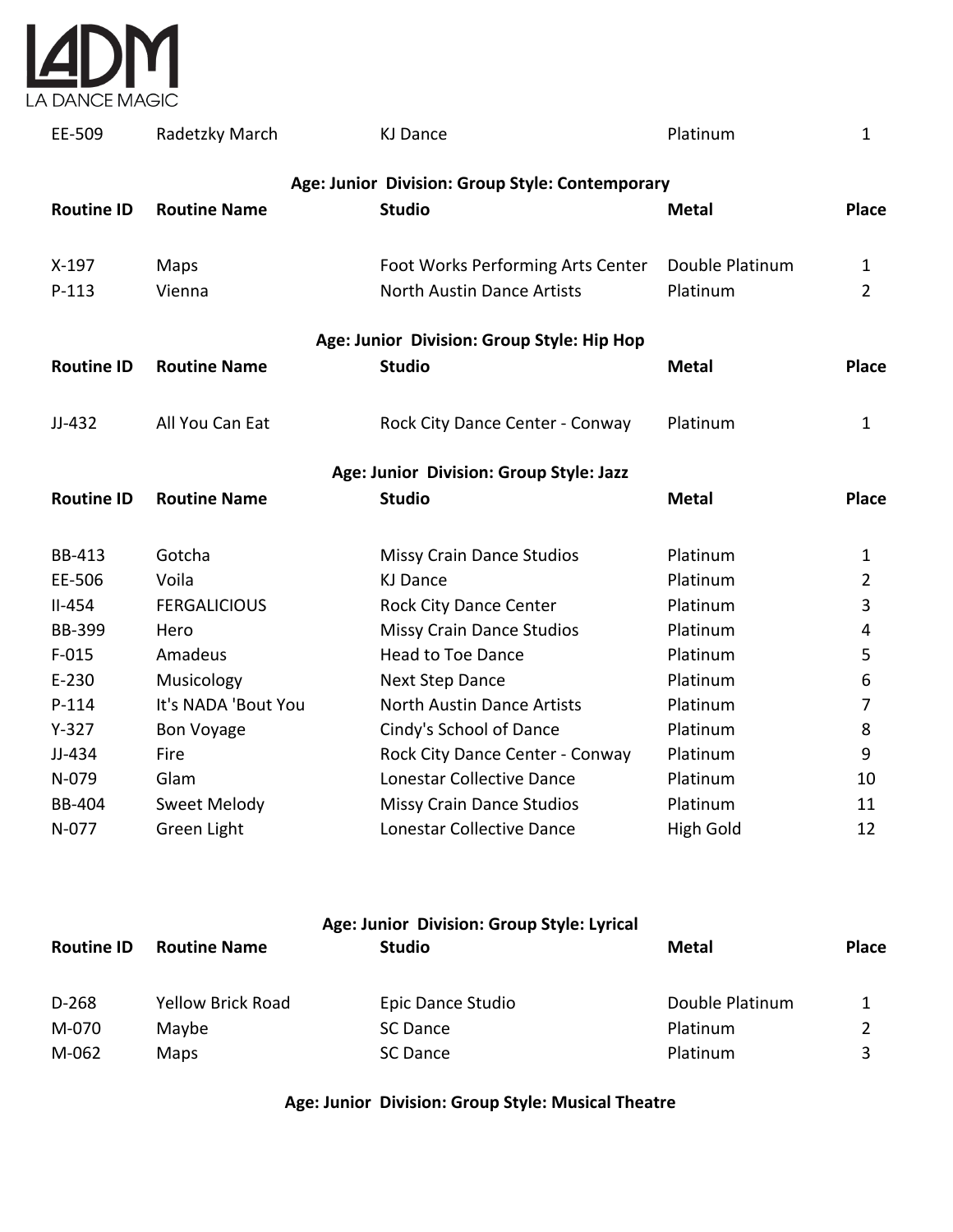

| <b>Routine ID</b> | <b>Routine Name</b>    | <b>Studio</b>                                  | <b>Metal</b>     | <b>Place</b>   |
|-------------------|------------------------|------------------------------------------------|------------------|----------------|
|                   |                        |                                                |                  |                |
| $Y-329$           | All Shook Up           | Cindy's School of Dance                        | Platinum         | 1              |
| <b>BB-407</b>     | Make It Look Easy      | <b>Missy Crain Dance Studios</b>               | Platinum         | $\overline{2}$ |
| N-081             | <b>Costco Queens</b>   | Lonestar Collective Dance                      | Platinum         | 3              |
| $P-174$           | <b>Get Happy</b>       | <b>North Austin Dance Artists</b>              | Platinum         | 4              |
| <b>BB-406</b>     | Sing                   | <b>Missy Crain Dance Studios</b>               | Platinum         | 5              |
| EE-508            | Spanish Rose           | <b>KJ Dance</b>                                | High Gold        | 6              |
|                   |                        | Age: Junior Division: Group Style: Tap         |                  |                |
| <b>Routine ID</b> | <b>Routine Name</b>    | <b>Studio</b>                                  | <b>Metal</b>     | Place          |
|                   |                        |                                                |                  |                |
| N-080             | All That Glitter       | Lonestar Collective Dance                      | Platinum         | $\mathbf 1$    |
| $JJ-433$          | Do It Like This        | Rock City Dance Center - Conway                | Platinum         | $\overline{2}$ |
| N-078             | <b>Rocket Fuel</b>     | Lonestar Collective Dance                      | <b>High Gold</b> | 3              |
|                   |                        | Age: Junior Division: Line Style: Contemporary |                  |                |
| <b>Routine ID</b> | <b>Routine Name</b>    | <b>Studio</b>                                  | <b>Metal</b>     | Place          |
| $F-014$           | <b>Counting Houses</b> | <b>Head to Toe Dance</b>                       | <b>High Gold</b> | 1              |
| $D-269$           | You Say                | Epic Dance Studio                              | <b>High Gold</b> | $\overline{2}$ |
|                   |                        |                                                |                  |                |
|                   |                        | Age: Junior Division: Line Style: Hip Hop      |                  |                |
| <b>Routine ID</b> | <b>Routine Name</b>    | <b>Studio</b>                                  | <b>Metal</b>     | Place          |
| EE-518            | Clique                 | <b>KJ Dance</b>                                | <b>High Gold</b> | 1              |
|                   |                        |                                                |                  |                |

| Age: Junior Division: Line Style: Jazz |                        |                                   |                 |              |  |
|----------------------------------------|------------------------|-----------------------------------|-----------------|--------------|--|
| <b>Routine ID</b>                      | <b>Routine Name</b>    | <b>Studio</b>                     | Metal           | <b>Place</b> |  |
| $X-208$                                | Dancing With The Stars | Foot Works Performing Arts Center | Double Platinum |              |  |
| AA-231                                 | Attention              | Jill Listi Dance Studio           | Double Platinum |              |  |
| BB-411                                 | Precious Love          | <b>Missy Crain Dance Studios</b>  | Platinum        | 3            |  |
| $X-210$                                | Ta Da                  | Foot Works Performing Arts Center | Platinum        | 4            |  |
| $X-206$                                | You Give Me Goosebumps | Foot Works Performing Arts Center | <b>Platinum</b> | 5            |  |
| E-382                                  | Ay Caramba             | <b>Next Step Dance</b>            | Platinum        | 6            |  |
| EE-514                                 | Billy of Tea           | KJ Dance                          | High Gold       |              |  |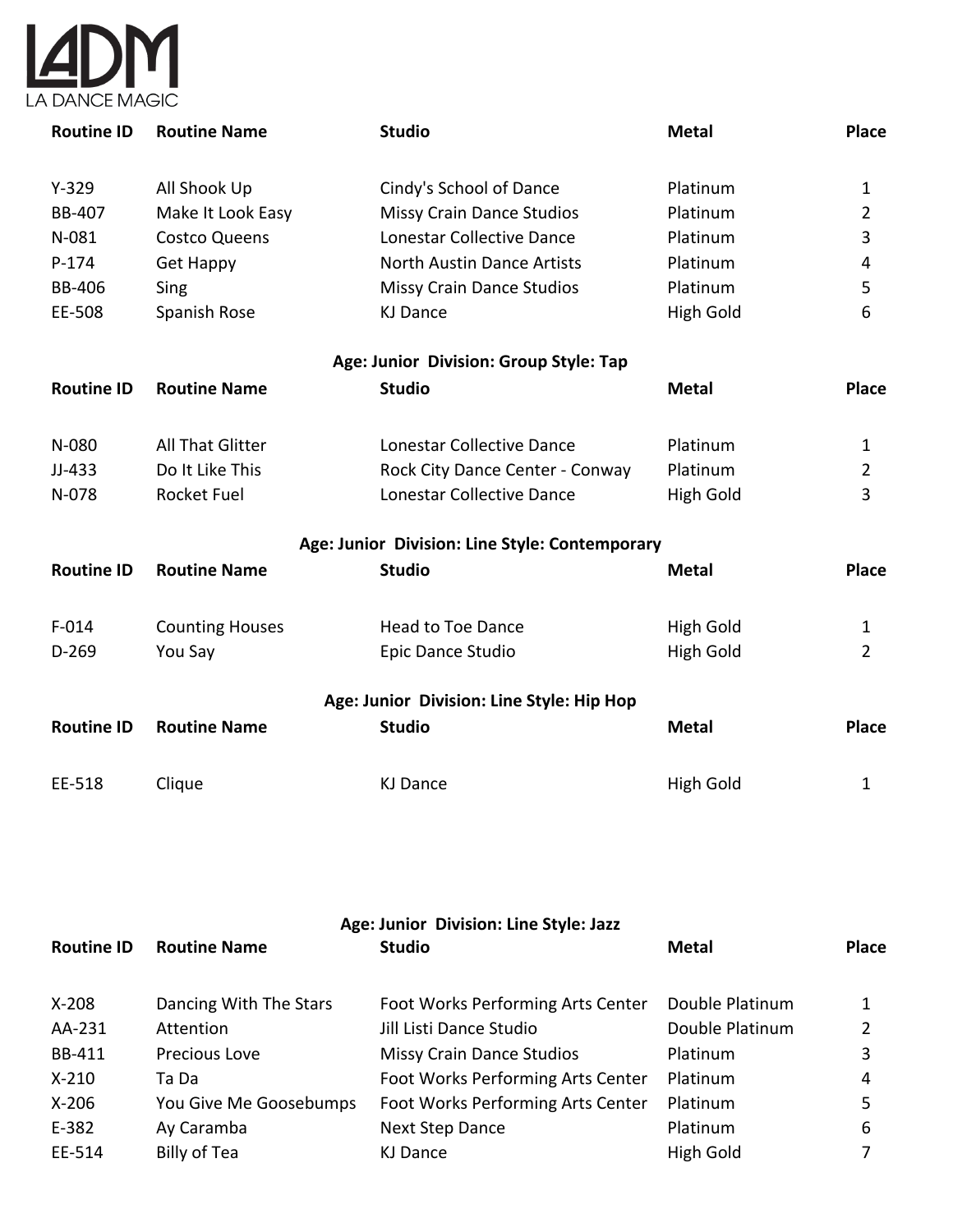

| $J-020$           | Lets Hear it for the Boy    | Fly High Dance and Performing Arts                                  | High Gold       | 8              |
|-------------------|-----------------------------|---------------------------------------------------------------------|-----------------|----------------|
| <b>Routine ID</b> | <b>Routine Name</b>         | Age: Junior Division: Line Style: Lyrical<br><b>Studio</b>          | <b>Metal</b>    | <b>Place</b>   |
| $E-003$           | Let It Be                   | <b>Next Step Dance</b>                                              | Platinum        | 1              |
| <b>BB-398</b>     | <b>Brand New Eyes</b>       | <b>Missy Crain Dance Studios</b>                                    | Platinum        | $\overline{2}$ |
| AA-232            | Dock of the Bay             | Jill Listi Dance Studio                                             | Platinum        | 3              |
| $J-021$           | Read All About It           | Fly High Dance and Performing Arts                                  | High Gold       | 4              |
|                   |                             | Age: Junior Division: Line Style: Musical Theatre                   |                 |                |
| <b>Routine ID</b> | <b>Routine Name</b>         | <b>Studio</b>                                                       | <b>Metal</b>    | <b>Place</b>   |
| M-067             | <b>That Beautiful Sound</b> | <b>SC Dance</b>                                                     | Platinum        | $\mathbf{1}$   |
|                   |                             | Age: Junior Division: Line Style: Tap                               |                 |                |
| <b>Routine ID</b> | <b>Routine Name</b>         | <b>Studio</b>                                                       | <b>Metal</b>    | <b>Place</b>   |
| $II-446$          | <b>COME FLY WITH ME</b>     | <b>Rock City Dance Center</b>                                       | Platinum        | 5              |
| EE-513            | <b>Boogie Shoes</b>         | <b>KJ Dance</b>                                                     | Double Platinum | 4              |
| $X-211$           | <b>Rock This Place</b>      | Foot Works Performing Arts Center                                   | Double Platinum | 3              |
| $X-209$           | Peanut Butter And Jelly     | Foot Works Performing Arts Center                                   | Double Platinum | $\overline{2}$ |
| $X-207$           | How To Save A Life          | Foot Works Performing Arts Center                                   | Double Platinum | $\mathbf{1}$   |
|                   |                             | Age: Junior Division: Extended Line Style: Ballet                   |                 |                |
| <b>Routine ID</b> | <b>Routine Name</b>         | <b>Studio</b>                                                       | <b>Metal</b>    | <b>Place</b>   |
| EE-505            | Bach Recomposed             | KJ Dance                                                            | Double Platinum | $\mathbf{1}$   |
|                   |                             | Age: Junior Division: Extended Line Style: Contemporary             |                 |                |
| <b>Routine ID</b> | <b>Routine Name</b>         | <b>Studio</b>                                                       | <b>Metal</b>    | Place          |
| EE-503            | Baltimore                   | <b>KJ Dance</b>                                                     | Platinum        | $\mathbf{1}$   |
| <b>Routine ID</b> | <b>Routine Name</b>         | Age: Junior Division: Extended Line Style: Hip Hop<br><b>Studio</b> | <b>Metal</b>    | <b>Place</b>   |
| $X-196$           | <b>Greener Grass</b>        | Foot Works Performing Arts Center Double Platinum                   |                 | $\mathbf{1}$   |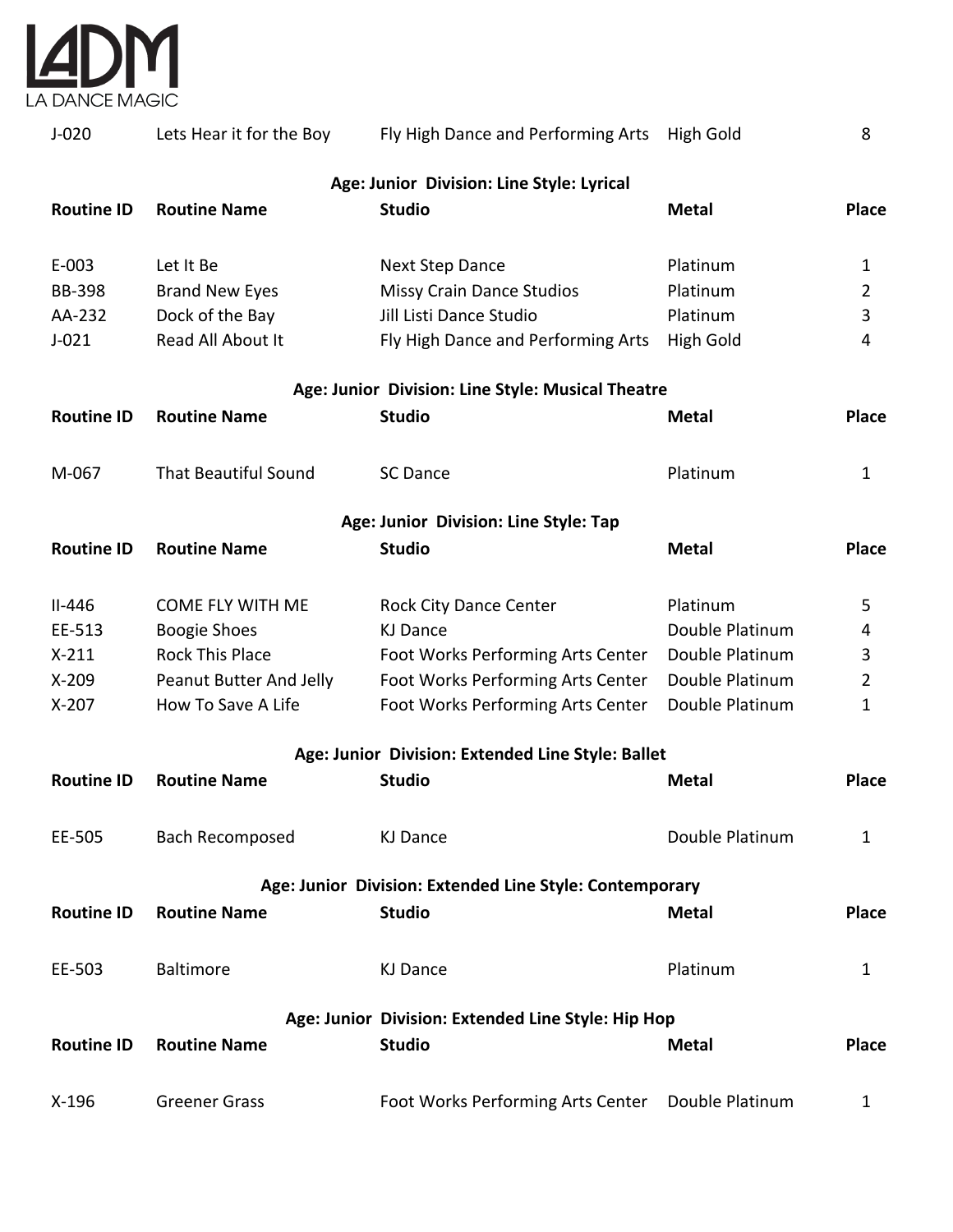

| Age: Junior Division: Extended Line Style: Jazz |                                                |                                                              |                             |                                |  |  |  |  |
|-------------------------------------------------|------------------------------------------------|--------------------------------------------------------------|-----------------------------|--------------------------------|--|--|--|--|
| <b>Routine ID</b>                               | <b>Routine Name</b>                            | <b>Studio</b>                                                | <b>Metal</b>                | <b>Place</b>                   |  |  |  |  |
| $D-267$                                         | <b>Hand Jive</b>                               | Epic Dance Studio                                            | Platinum                    | $\mathbf{1}$                   |  |  |  |  |
|                                                 |                                                | Age: Junior Division: Extended Line Style: Open              |                             |                                |  |  |  |  |
| <b>Routine ID</b>                               | <b>Routine Name</b>                            | <b>Studio</b>                                                | <b>Metal</b>                | <b>Place</b>                   |  |  |  |  |
| EE-504                                          | Parle a Ta Tete                                | <b>KJ Dance</b>                                              | Double Platinum             | $\mathbf{1}$                   |  |  |  |  |
|                                                 | Age: Junior Division: Extended Line Style: Tap |                                                              |                             |                                |  |  |  |  |
| <b>Routine ID</b>                               | <b>Routine Name</b>                            | <b>Studio</b>                                                | <b>Metal</b>                | <b>Place</b>                   |  |  |  |  |
| EE-502                                          | Do It Like This                                | <b>KJ Dance</b>                                              | Double Platinum             | $\mathbf{1}$                   |  |  |  |  |
|                                                 |                                                | Age: Junior Division: Production Style: Hip Hop              |                             |                                |  |  |  |  |
| <b>Routine ID</b>                               | <b>Routine Name</b>                            | <b>Studio</b>                                                | <b>Metal</b>                | <b>Place</b>                   |  |  |  |  |
| $X-195$<br>$Y-332$                              | Taco 'Bout It<br>Attention                     | Foot Works Performing Arts Center<br>Cindy's School of Dance | Double Platinum<br>Platinum | $\mathbf{1}$<br>$\overline{2}$ |  |  |  |  |
|                                                 |                                                | Age: Junior Division: Production Style: Musical Theatre      |                             |                                |  |  |  |  |
| <b>Routine ID</b>                               | <b>Routine Name</b>                            | <b>Studio</b>                                                | <b>Metal</b>                | <b>Place</b>                   |  |  |  |  |
| $X-212$                                         | <b>That Beautiful Sound</b>                    | Foot Works Performing Arts Center                            | Double Platinum             | $\mathbf{1}$                   |  |  |  |  |
|                                                 |                                                |                                                              |                             |                                |  |  |  |  |
|                                                 |                                                | Age: Teen Division: Solo Style: Ballet                       |                             |                                |  |  |  |  |
| <b>Routine ID</b>                               | <b>Routine Name</b>                            | <b>Studio</b>                                                | <b>Metal</b>                | Place                          |  |  |  |  |
| M-132                                           | Hope                                           | <b>SC Dance</b>                                              | Platinum                    | 1                              |  |  |  |  |
|                                                 | Age: Teen Division: Solo Style: Contemporary   |                                                              |                             |                                |  |  |  |  |
| <b>Routine ID</b>                               | <b>Routine Name</b>                            | <b>Studio</b>                                                | <b>Metal</b>                | <b>Place</b>                   |  |  |  |  |
| AA-241                                          | Solitude                                       | Jill Listi Dance Studio                                      | Double Platinum             | 1                              |  |  |  |  |
| AA-243                                          | Freya                                          | Jill Listi Dance Studio                                      | Double Platinum             | $\overline{2}$                 |  |  |  |  |
| $P-181$                                         | Gold                                           | <b>North Austin Dance Artists</b>                            | Double Platinum             | 3                              |  |  |  |  |
| $P-186$                                         | Reminders, Defeats                             | North Austin Dance Artists                                   | Double Platinum             | 4                              |  |  |  |  |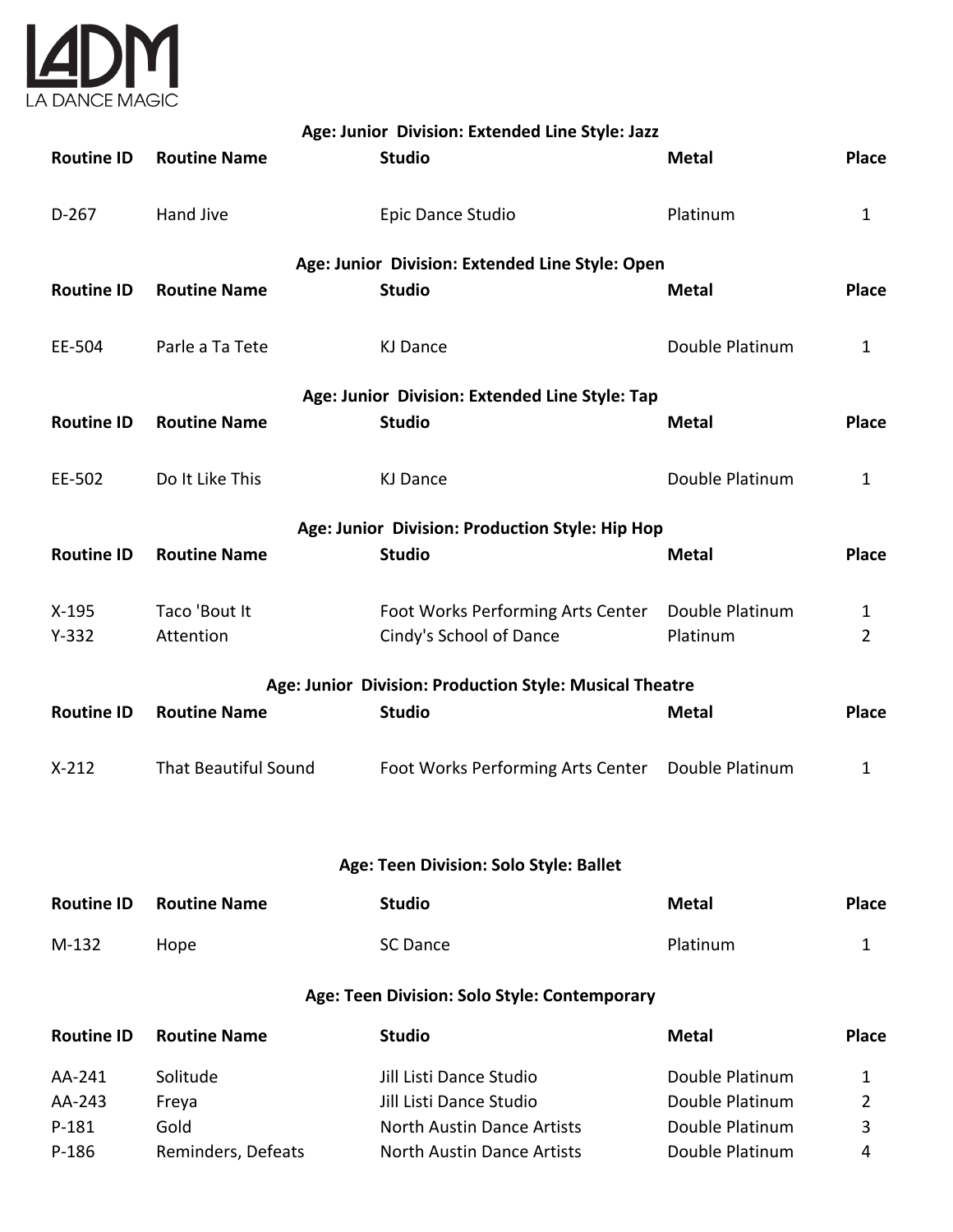

| $II-481$  | <b>ADIOS</b>                | <b>Rock City Dance Center</b>      | Platinum         | 5  |
|-----------|-----------------------------|------------------------------------|------------------|----|
| EE-541    | <b>Beulah Loves Dancing</b> | <b>KJ Dance</b>                    | Platinum         | 5  |
| EE-532    | When We Were Children       | <b>KJ Dance</b>                    | Platinum         | 7  |
| EE-523    | To Believe                  | <b>KJ Dance</b>                    | Platinum         | 8  |
| EE-554    | Hyperballed                 | <b>KJ Dance</b>                    | Platinum         | 9  |
| E-365     | La Vien Rose                | Next Step Dance                    | Platinum         | 10 |
| EE-556    | The Watering                | KJ Dance                           | Platinum         | 10 |
| E-364     | I'll Be Good                | <b>Next Step Dance</b>             | Platinum         | 12 |
| EE-527    | In the Sun                  | <b>KJ Dance</b>                    | Platinum         | 13 |
| EE-526    | I'm Every Sparkly Woman     | <b>KJ Dance</b>                    | Platinum         | 14 |
| D-285     | Don't You Remember          | Epic Dance Studio                  | Platinum         | 15 |
| $Y-353$   | Slow Fade                   | Cindy's School of Dance            | Platinum         | 16 |
| D-304     | Praying                     | Epic Dance Studio                  | Platinum         | 17 |
| $E-377$   | Spine                       | <b>Next Step Dance</b>             | Platinum         | 18 |
| $Y-359$   | Dark Runs Out               | Cindy's School of Dance            | Platinum         | 19 |
| $D-293$   | <b>Broken</b>               | Epic Dance Studio                  | Platinum         | 20 |
| $Y-342$   | Storm                       | Cindy's School of Dance            | Platinum         | 21 |
| $II-475$  | TIME IN A BOTTLE            | <b>Rock City Dance Center</b>      | Platinum         | 22 |
| $C-127$   | AFTERGLOW                   | Top Hat Dance Centre, Inc.         | Platinum         | 23 |
| $L-317$   | She's Gone                  | <b>Progressions Elite</b>          | Platinum         | 24 |
| D-295     | When The Party's Over       | Epic Dance Studio                  | Platinum         | 25 |
| $E-373$   | Try a Little Tenderness     | <b>Next Step Dance</b>             | <b>High Gold</b> | 26 |
| $J-028$   | Game of Survival            | Fly High Dance and Performing Arts | High Gold        | 27 |
| K-229     | Shift                       | The MoveMeant Project              | High Gold        | 28 |
| $J - 041$ | Soldier                     | Fly High Dance and Performing Arts | <b>High Gold</b> | 28 |
| D-298     | Will I Be Enough            | Epic Dance Studio                  | High Gold        | 30 |
| P-188     | Let me Follow               | North Austin Dance Artists         | High Gold        | 30 |
| $L-322$   | Light My Love               | <b>Progressions Elite</b>          | <b>High Gold</b> | 32 |
| $II-479$  | THE BOXER                   | <b>Rock City Dance Center</b>      | <b>High Gold</b> | 32 |
| $J-036$   | Stars Are On Your Side      | Fly High Dance and Performing Arts | <b>High Gold</b> | 34 |
| E-379     | O,superman                  | Next Step Dance                    | <b>High Gold</b> | 35 |
| $J-037$   | In A Week                   | Fly High Dance and Performing Arts | <b>High Gold</b> | 36 |
| F-549     | If You Love Her             | Head to Toe Dance                  | <b>High Gold</b> | 37 |

# **Age: Teen Division: Solo Style: Jazz**

| <b>Routine ID</b> | <b>Routine Name</b> | <b>Studio</b>              | <b>Metal</b>    | <b>Place</b> |
|-------------------|---------------------|----------------------------|-----------------|--------------|
| AA-246            | Escalate            | Jill Listi Dance Studio    | Double Platinum |              |
| $P-179$           | Tea                 | North Austin Dance Artists | Double Platinum |              |
| $Y - 346$         | Always Something    | Cindy's School of Dance    | Double Platinum | २            |
| P-303             | A Pale              | North Austin Dance Artists | Double Platinum | 4            |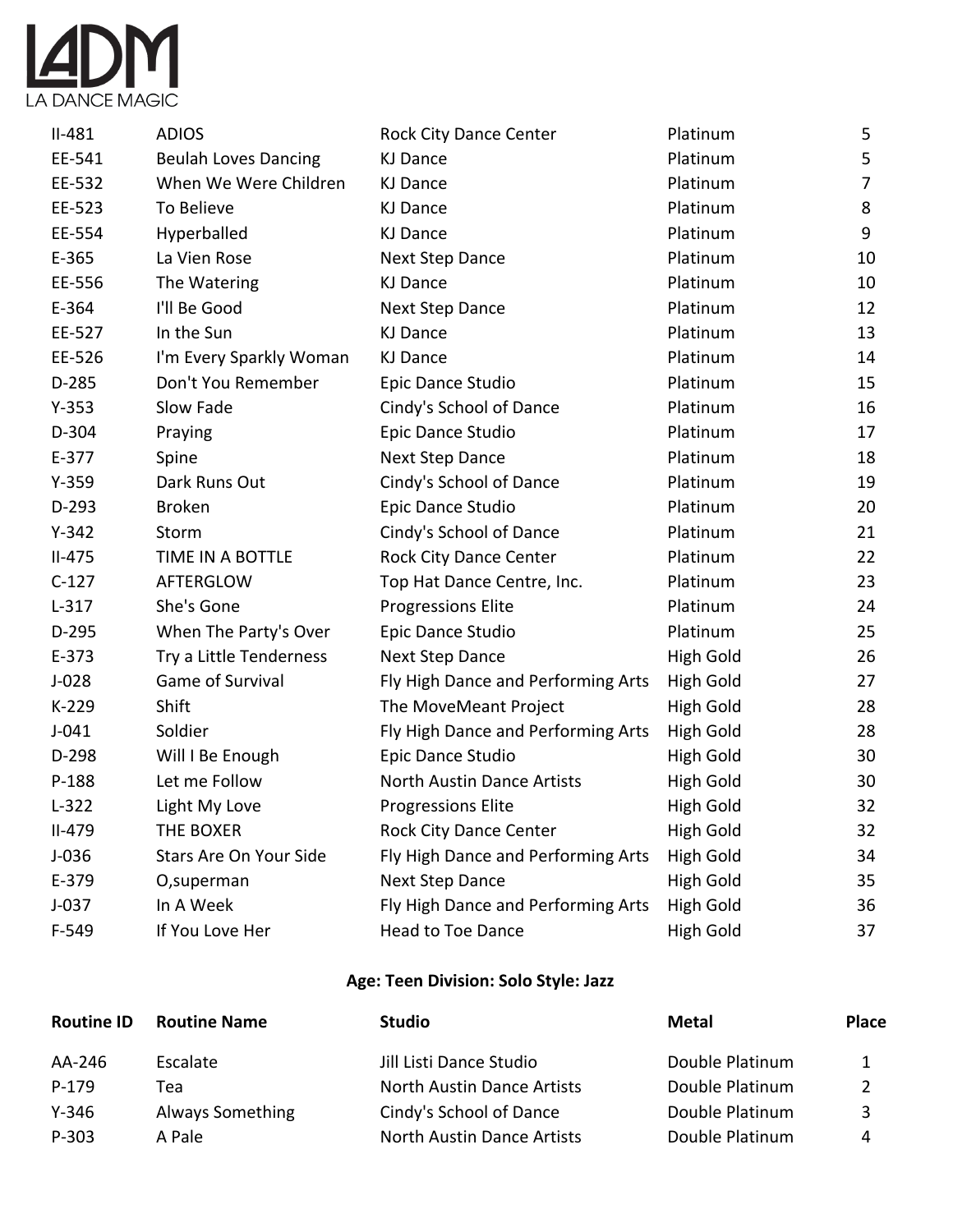

| $E-372$  | <b>Bom Bom</b>          | <b>Next Step Dance</b>             | Platinum         | 5              |
|----------|-------------------------|------------------------------------|------------------|----------------|
| $C-124$  | <b>CRAZY IN LOVE</b>    | Top Hat Dance Centre, Inc.         | Platinum         | 6              |
| AA-253   | Play with Fire          | Jill Listi Dance Studio            | Platinum         | $\overline{7}$ |
| AA-258   | Danse'                  | Jill Listi Dance Studio            | Platinum         | 8              |
| AA-251   | Mama Knows Best         | Jill Listi Dance Studio            | Platinum         | 8              |
| $F-545$  | Desperate               | <b>Head to Toe Dance</b>           | Platinum         | 10             |
| $Y-345$  | Disco Pop               | Cindy's School of Dance            | Platinum         | 11             |
| $Y-356$  | Little Bird             | Cindy's School of Dance            | Platinum         | 12             |
| $N-102$  | In The Wild             | Lonestar Collective Dance          | Platinum         | 13             |
| EE-536   | I'm A Ruler             | <b>KJ Dance</b>                    | Platinum         | 14             |
| EE-540   | Puttin' on the Ritz     | <b>KJ Dance</b>                    | Platinum         | 15             |
| $M-143$  | Acapella                | <b>SC Dance</b>                    | Platinum         | 16             |
| E-370    | <b>Black &amp; Gold</b> | Next Step Dance                    | Platinum         | 17             |
| $II-472$ | <b>GOTCHA</b>           | <b>Rock City Dance Center</b>      | Platinum         | 18             |
| AA-260   | Misbehaving             | Jill Listi Dance Studio            | Platinum         | 19             |
| N-095    | Get Up                  | Lonestar Collective Dance          | Platinum         | 20             |
| $N-107$  | Mama Knows Best         | Lonestar Collective Dance          | Platinum         | 21             |
| $Y-347$  | <b>Get That</b>         | Cindy's School of Dance            | Platinum         | 22             |
| $II-482$ | <b>FEVER</b>            | <b>Rock City Dance Center</b>      | Platinum         | 23             |
| N-098    | Makin' Moves            | Lonestar Collective Dance          | High Gold        | 24             |
| $J-038$  | Play With Fire          | Fly High Dance and Performing Arts | High Gold        | 25             |
| M-146    | <b>Bassline</b>         | <b>SC Dance</b>                    | High Gold        | 26             |
| EE-551   | Wildfire                | <b>KJ Dance</b>                    | High Gold        | 27             |
| $L-487$  | Control                 | <b>Progressions Elite</b>          | High Gold        | 28             |
| E-366    | You Don't Own Me        | Next Step Dance                    | High Gold        | 29             |
| $M-137$  | <b>Drive</b>            | <b>SC Dance</b>                    | <b>High Gold</b> | 30             |
| D-288    | Hello                   | Epic Dance Studio                  | <b>High Gold</b> | 31             |
| $J-039$  | Come Here for Love      | Fly High Dance and Performing Arts | High Gold        | 32             |
| $F-547$  | Fashion                 | <b>Head to Toe Dance</b>           | High Gold        | 33             |
| $M-131$  | My Head and my Heart    | <b>SC Dance</b>                    | High Gold        | 34             |
| $F-546$  | I'm Still Standing      | <b>Head to Toe Dance</b>           | High Gold        | 35             |

# **Age: Teen Division: Solo Style: Lyrical**

| <b>Routine ID</b> | <b>Routine Name</b>      | <b>Studio</b>                    | <b>Metal</b>    | <b>Place</b> |
|-------------------|--------------------------|----------------------------------|-----------------|--------------|
| $C-125$           | <b>GUESS I'M IN LOVE</b> | Top Hat Dance Centre, Inc.       | Double Platinum | 1            |
| BB-417            | Only                     | <b>Missy Crain Dance Studios</b> | Double Platinum |              |
| AA-248            | My Way                   | Jill Listi Dance Studio          | Platinum        |              |
| M-148             | Remedy                   | SC Dance                         | Platinum        | 4            |
| D-276             | <b>Amazing Grace</b>     | Epic Dance Studio                | Platinum        |              |
| $D-299$           | In My Life               | Epic Dance Studio                | Platinum        | 6            |
|                   |                          |                                  |                 |              |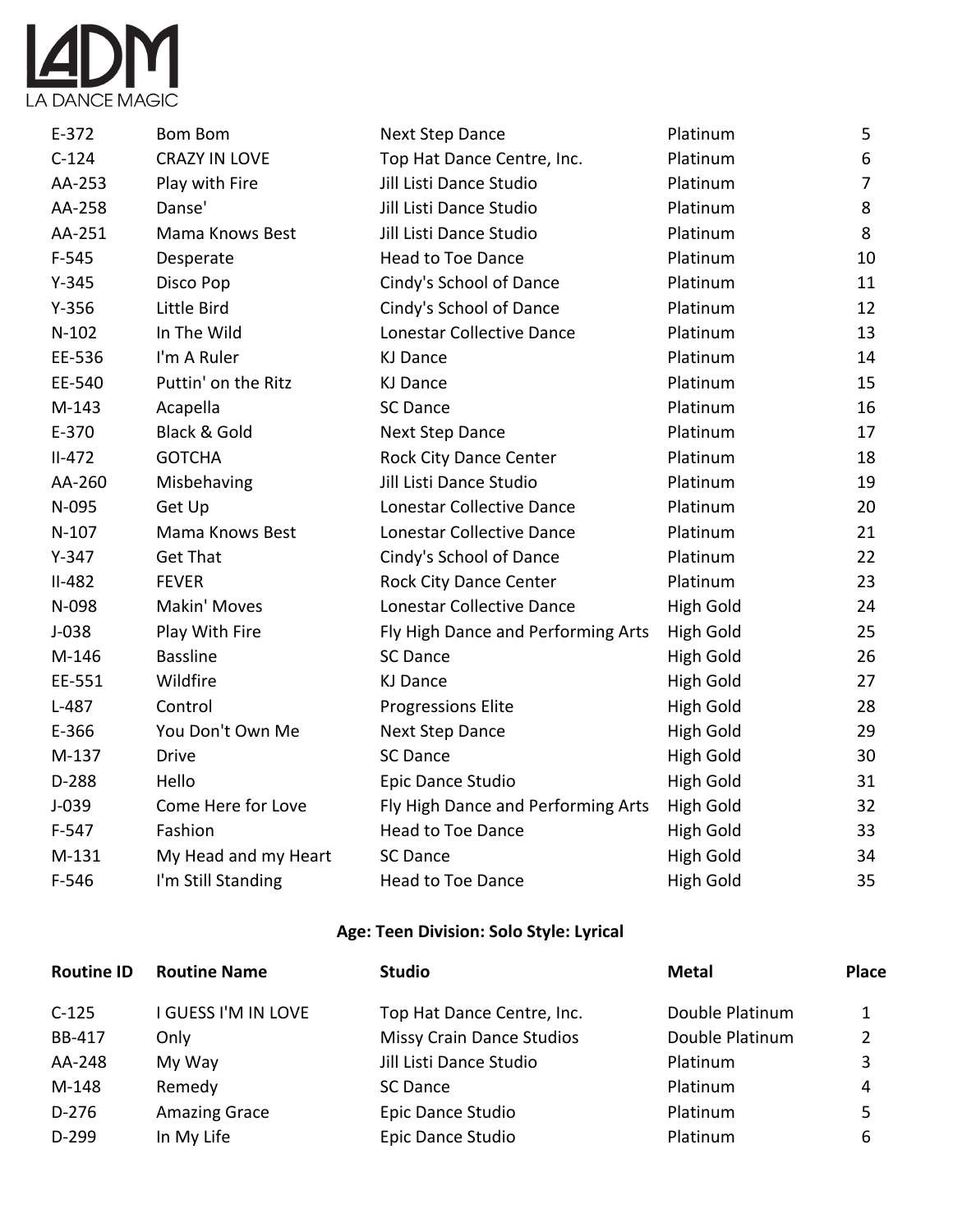

| D-294     | Let You Know               | Epic Dance Studio         | Platinum  | 7  |
|-----------|----------------------------|---------------------------|-----------|----|
| M-129     | Like My Father             | SC Dance                  | Platinum  | 8  |
| D-284     | To Make You Feel My Love   | Epic Dance Studio         | Platinum  | 9  |
| $L-311$   | Little Did I Know          | <b>Progressions Elite</b> | Platinum  | 10 |
| $E-376$   | Hanging by a Tread         | <b>Next Step Dance</b>    | Platinum  | 11 |
| $N-227$   | Don't Get Me Wrong         | Lonestar Collective Dance | Platinum  | 12 |
| D-296     | Faith                      | Epic Dance Studio         | Platinum  | 13 |
| $D-290$   | Young & Beautiful          | Epic Dance Studio         | Platinum  | 14 |
| AA-247    | <b>Breathe Again</b>       | Jill Listi Dance Studio   | Platinum  | 15 |
| $L-313$   | I Won't Give Up            | <b>Progressions Elite</b> | Platinum  | 16 |
| $Y - 360$ | To My Brother              | Cindy's School of Dance   | Platinum  | 17 |
| $E-367$   | <b>Bird Gehrl</b>          | <b>Next Step Dance</b>    | Platinum  | 18 |
| E-368     | My Funny Valentine         | Next Step Dance           | Platinum  | 19 |
| EE-552    | Open Hands                 | KJ Dance                  | Platinum  | 20 |
| EE-535    | Ooh Child                  | KJ Dance                  | Platinum  | 21 |
| $E-374$   | Lovely                     | Next Step Dance           | High Gold | 22 |
| $L-427$   | Ain't Got You              | <b>Progressions Elite</b> | High Gold | 23 |
| N-099     | Wild at Heart              | Lonestar Collective Dance | High Gold | 24 |
| M-135     | I Don't Wanna Miss a Thing | <b>SC Dance</b>           | High Gold | 25 |

# **Age: Teen Division: Solo Style: Musical Theatre**

| <b>Routine ID</b> | <b>Routine Name</b>                       | <b>Studio</b>             | <b>Metal</b> | <b>Place</b> |
|-------------------|-------------------------------------------|---------------------------|--------------|--------------|
| $L - 319$         | I Am A Good Girl<br>She Loves To Hear The | <b>Progressions Elite</b> | Platinum     |              |
| $K-228$           | Music                                     | The MoveMeant Project     | High Gold    |              |
| $L-318$           | Mad Hatter                                | <b>Progressions Elite</b> | High Gold    | 3            |
| M-138             | Tangled Up                                | SC Dance                  | High Gold    | 4            |

# **Age: Teen Division: Solo Style: Open**

| <b>Routine ID</b> | <b>Routine Name</b> | <b>Studio</b>                     | <b>Metal</b>    | <b>Place</b> |
|-------------------|---------------------|-----------------------------------|-----------------|--------------|
| $D-287$           | <b>Wicked Games</b> | Epic Dance Studio                 | Double Platinum |              |
| AA-254            | Man's World         | Jill Listi Dance Studio           | Double Platinum |              |
| EE-537            | High Tide           | KJ Dance                          | Double Platinum | 3            |
| AA-245            | You Don't Own Me    | Jill Listi Dance Studio           | Double Platinum | 4            |
| D-277             | Moonlight Sonata    | Epic Dance Studio                 | Platinum        | 5            |
| AA-252            | Cadence             | Jill Listi Dance Studio           | Platinum        | 6            |
| P-194             | <b>New</b>          | <b>North Austin Dance Artists</b> | Platinum        |              |
| $D-297$           | Pure Imagination    | Epic Dance Studio                 | Platinum        | 8            |
| $N-101$           | Tsunami             | Lonestar Collective Dance         | High Gold       | 9            |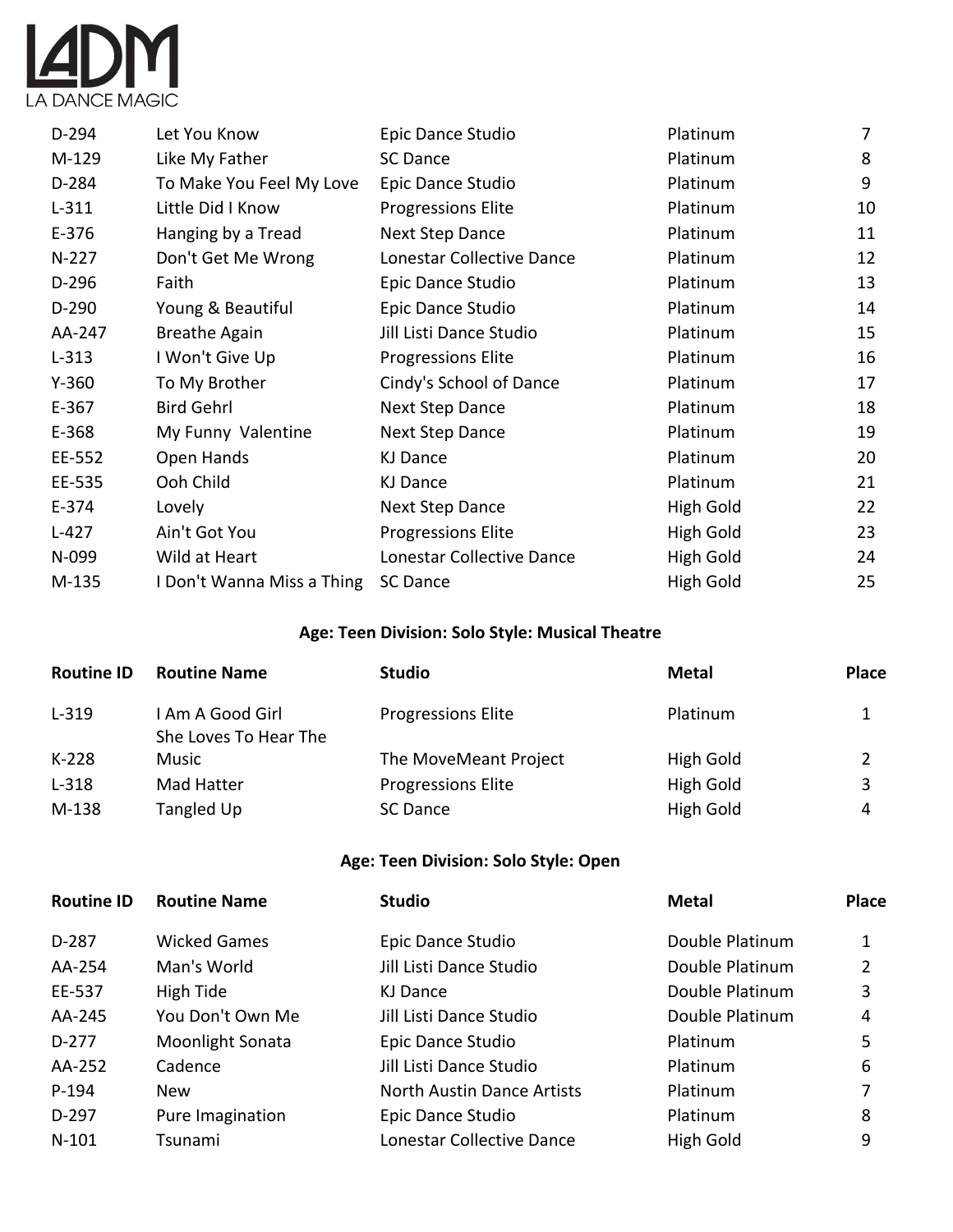

| $N-109$ | End Game               | Lonestar Collective Dance | High Gold | 10 |
|---------|------------------------|---------------------------|-----------|----|
| K-054   | All I Could Do Was Cry | The MoveMeant Project     | High Gold | 11 |

# **Age: Teen Division: Solo Style: Tap**

| <b>Routine ID</b> | <b>Routine Name</b>           | <b>Studio</b>                      | <b>Metal</b>    | <b>Place</b> |
|-------------------|-------------------------------|------------------------------------|-----------------|--------------|
| $L-315$           | <b>Blame It On The Boogie</b> | <b>Progressions Elite</b>          | Double Platinum | 1            |
| EE-528            | Don't Go Yet                  | KJ Dance                           | <b>Platinum</b> | 2            |
| $L-312$           | Let's Groove                  | <b>Progressions Elite</b>          | Platinum        | 3            |
| $Y - 344$         | Stand By Me                   | Cindy's School of Dance            | Platinum        | 4            |
| $K-055$           | You Are The Reason            | The MoveMeant Project              | <b>Platinum</b> | 5            |
| $J-049$           | Walkin on the Sun             | Fly High Dance and Performing Arts | Platinum        | 6            |
| L-488             | Can't Buy Me Love             | <b>Progressions Elite</b>          | Platinum        |              |
| EE-533            | I Need You                    | <b>KJ Dance</b>                    | Platinum        | 8            |
| EE-534            | Good To Go                    | KJ Dance                           | Platinum        | 9            |
| $II-485$          | PRETTY WOMAN                  | <b>Rock City Dance Center</b>      | Platinum        | 10           |
| $N-103$           | Lifer                         | Lonestar Collective Dance          | Platinum        | 11           |
| E-380             | <b>Billie Jean</b>            | <b>Next Step Dance</b>             | Platinum        | 12           |

#### **Age: Teen Division: Duo/Trio Style: Ballet**

| <b>Routine ID</b> | <b>Routine Name</b>                  | Studio | Metal     | <b>Place</b> |
|-------------------|--------------------------------------|--------|-----------|--------------|
| M-147             | Through the Eyes of a Child SC Dance |        | High Gold |              |

#### **Age: Teen Division: Duo/Trio Style: Contemporary**

| <b>Routine ID</b> | <b>Routine Name</b>   | <b>Studio</b>                      | <b>Metal</b>    | <b>Place</b> |
|-------------------|-----------------------|------------------------------------|-----------------|--------------|
| EE-512            | Here I Am             | KJ Dance                           | Double Platinum |              |
| $M-144$           | 90 Days               | SC Dance                           | Platinum        |              |
| $L-310$           | <b>How Many Times</b> | <b>Progressions Elite</b>          | Platinum        | 3            |
| $J-032$           | Rain Dance            | Fly High Dance and Performing Arts | High Gold       | 4            |

#### **Age: Teen Division: Duo/Trio Style: Jazz**

| <b>Routine ID</b> | <b>Routine Name</b>   | <b>Studio</b>           | Metal           | <b>Place</b> |
|-------------------|-----------------------|-------------------------|-----------------|--------------|
| M-139             | Fever                 | SC Dance                | Platinum        |              |
| $Y - 352$         | <b>Black and Gold</b> | Cindy's School of Dance | <b>Platinum</b> |              |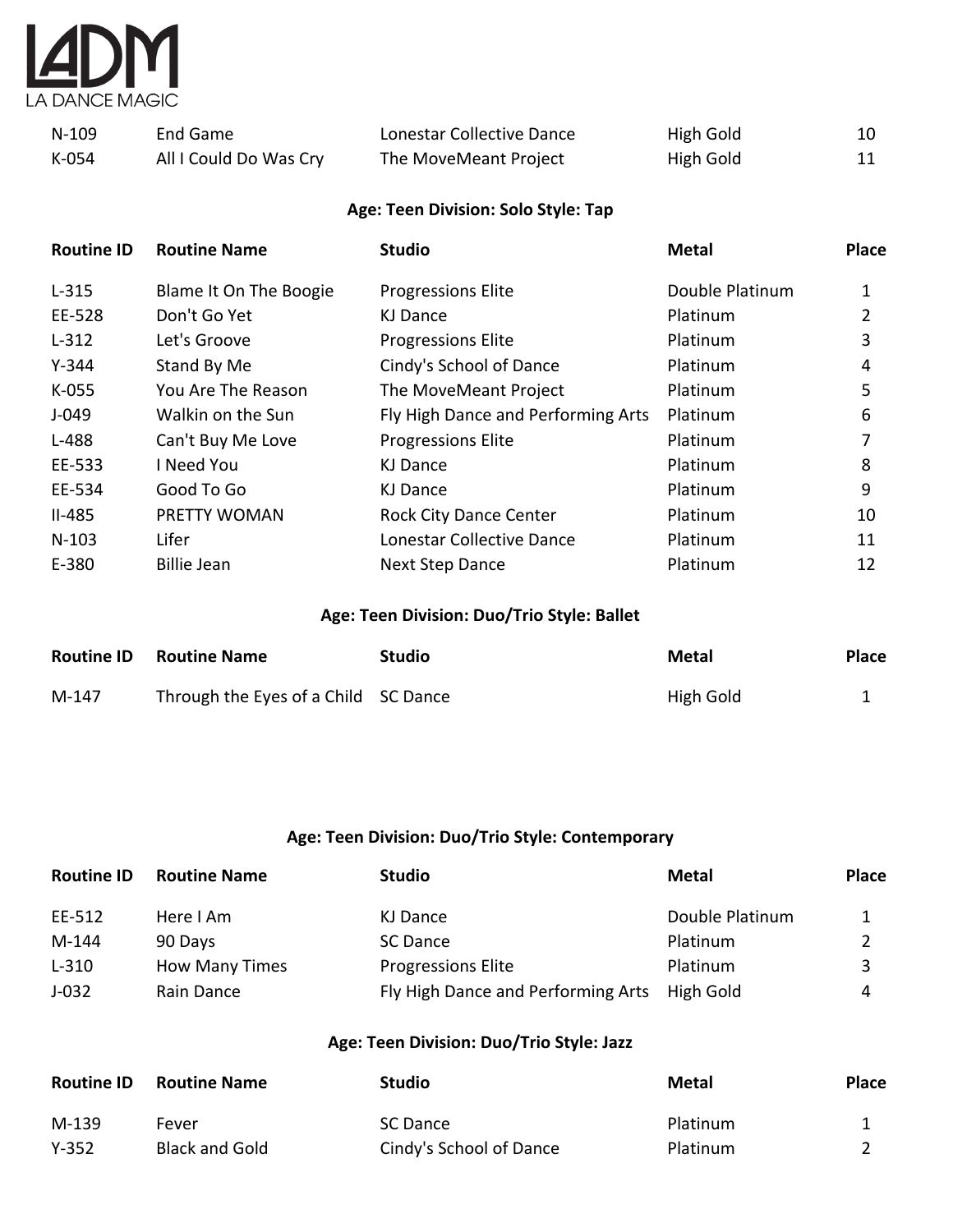

| $N-112$ | Old Yellow Brick | Lonestar Collective Dance | Platinum  |   |
|---------|------------------|---------------------------|-----------|---|
| D-300   | New Attitude     | Epic Dance Studio         | Platinum  | 4 |
| K-058   | Make It Go       | The MoveMeant Project     | High Gold |   |

# **Age: Teen Division: Duo/Trio Style: Lyrical**

| <b>Routine ID</b> | <b>Routine Name</b>  | <b>Studio</b>           | <b>Metal</b> | <b>Place</b> |
|-------------------|----------------------|-------------------------|--------------|--------------|
| M-388             | Lost Without You     | SC Dance                | Platinum     |              |
| D-278             | <b>Falling Apart</b> | Epic Dance Studio       | Platinum     |              |
| D-279             | <b>Stars</b>         | Epic Dance Studio       | Platinum     | 3            |
| $Y - 348$         | Home                 | Cindy's School of Dance | Platinum     | 4            |

# **Age: Teen Division: Duo/Trio Style: Musical Theatre**

| <b>Routine ID</b> | <b>Routine Name</b> | <b>Studio</b>             | <b>Metal</b> | <b>Place</b> |
|-------------------|---------------------|---------------------------|--------------|--------------|
| $L-321$           | I Can't Do It Alone | <b>Progressions Elite</b> | Platinum     |              |
| $L-316$           | Hernando's Hideaway | <b>Progressions Elite</b> | Platinum     |              |
| $Y-357$           | Mama Makes Three    | Cindy's School of Dance   | Platinum     |              |

#### **Age: Teen Division: Group Style: Ballet**

| <b>Routine ID</b> | <b>Routine Name</b>     | <b>Studio</b>             | Metal     | <b>Place</b> |
|-------------------|-------------------------|---------------------------|-----------|--------------|
| $Y - 335$         | The Best Is Yet To Come | Cindy's School of Dance   | Platinum  |              |
| M-060             | Golden Ticket           | SC Dance                  | Platinum  |              |
| N-083             | <b>Blackbird</b>        | Lonestar Collective Dance | High Gold |              |

#### **Age: Teen Division: Group Style: Contemporary**

| <b>Routine ID</b> | <b>Routine Name</b>        | <b>Studio</b>                      | <b>Metal</b>    | <b>Place</b> |
|-------------------|----------------------------|------------------------------------|-----------------|--------------|
| $X-202$           | Homely Ground              | Foot Works Performing Arts Center  | Double Platinum |              |
| $Y - 333$         | If Time Would Stand Still  | Cindy's School of Dance            | Platinum        |              |
| $L-305$           | <b>Hold Back the River</b> | <b>Progressions Elite</b>          | Platinum        | 3            |
| $P-173$           | The Woods                  | <b>North Austin Dance Artists</b>  | Platinum        | 4            |
| M-063             | Medicine                   | <b>SC Dance</b>                    | Platinum        | 5            |
| $L-308$           | Waves                      | <b>Progressions Elite</b>          | Platinum        | 6            |
| $Y - 326$         | Young Love                 | Cindy's School of Dance            | Platinum        |              |
| EE-498            | <b>Still Breathing</b>     | KJ Dance                           | Platinum        | 8            |
| $J-024$           | This Bitter Earth          | Fly High Dance and Performing Arts | Platinum        | 9            |
| $J-026$           | False Alarm                | Fly High Dance and Performing Arts | High Gold       | 10           |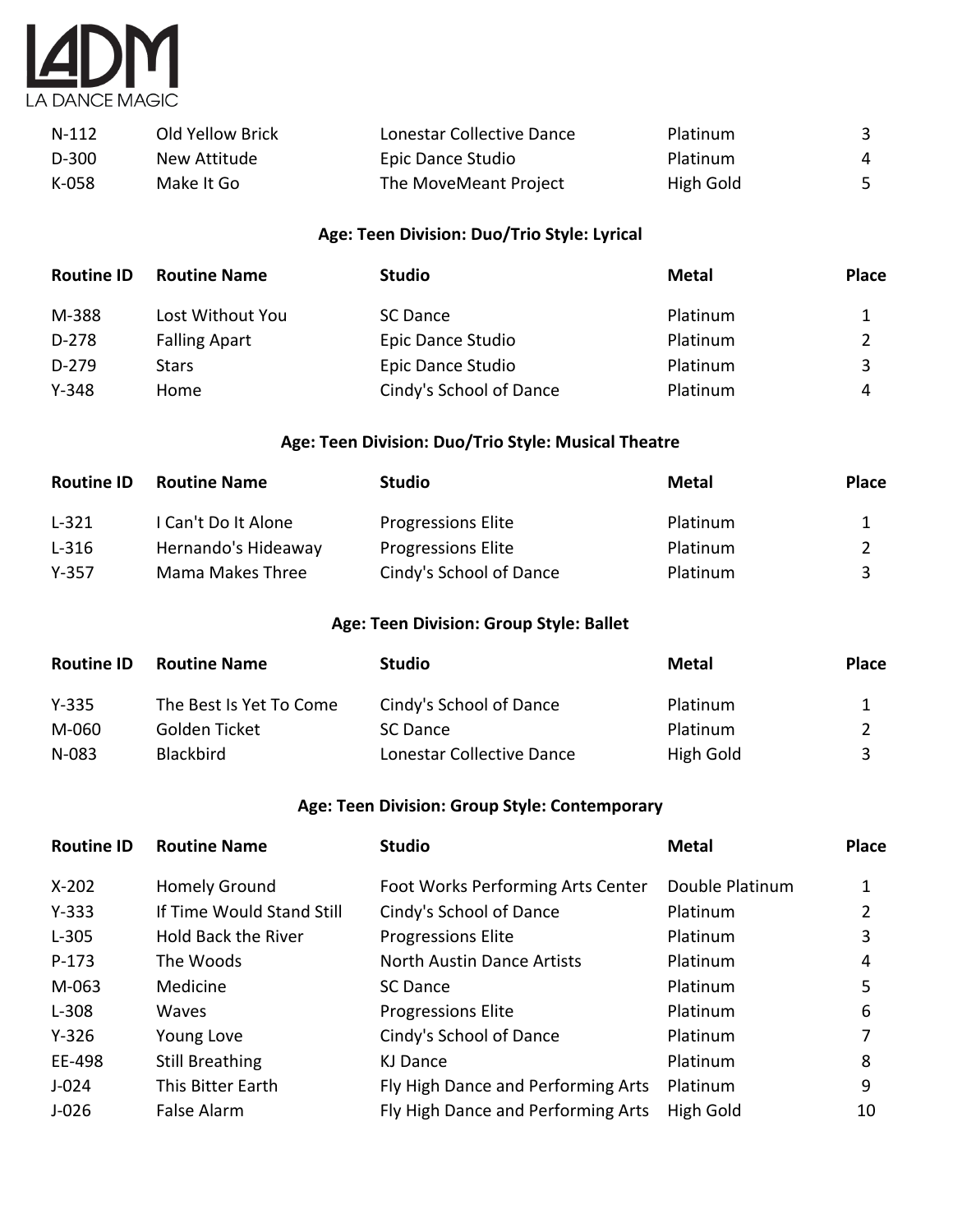# $\overline{A}$ DM LA DANCE MAGIC

#### **Age: Teen Division: Group Style: Hip Hop**

| <b>Routine ID</b> | <b>Routine Name</b>  | Studio                             | <b>Metal</b>    | <b>Place</b> |
|-------------------|----------------------|------------------------------------|-----------------|--------------|
| EE-494            | Money                | KJ Dance                           | Double Platinum |              |
| M-066             | Tour Bus             | SC Dance                           | Platinum        |              |
| $F-016$           | SuperStar            | Head to Toe Dance                  | Platinum        |              |
| $J-042$           | Work Work Don't Stop | Fly High Dance and Performing Arts | High Gold       | 4            |

#### **Age: Teen Division: Group Style: Jazz**

| <b>Routine ID</b> | <b>Routine Name</b>       | <b>Studio</b>                      | <b>Metal</b>    | <b>Place</b> |
|-------------------|---------------------------|------------------------------------|-----------------|--------------|
| $P-176$           | Lonely                    | <b>North Austin Dance Artists</b>  | Double Platinum |              |
| $Y - 334$         | <b>Black Magic Woman</b>  | Cindy's School of Dance            | Double Platinum |              |
| $L-307$           | Work                      | <b>Progressions Elite</b>          | Double Platinum | 3            |
| N-086             | Red Right Hand            | Lonestar Collective Dance          | Double Platinum | 4            |
| EE-499            | Showstopper               | KJ Dance                           | Platinum        | 5            |
| $J-022$           | It's Not Right            | Fly High Dance and Performing Arts | Platinum        | 6            |
| $N-082$           | Make Me Wanna Clap        | Lonestar Collective Dance          | Platinum        |              |
| $K-053$           | Let's Dance               | The MoveMeant Project              | High Gold       | 8            |
| BB-414            | If I Were a Man           | <b>Missy Crain Dance Studios</b>   | High Gold       | 9            |
| M-061             | These Boots               | <b>SC Dance</b>                    | High Gold       | 10           |
| $J-025$           | <b>Dirty Night Clowns</b> | Fly High Dance and Performing Arts | High Gold       | 10           |
| E-384             | Dream On                  | <b>Next Step Dance</b>             | High Gold       | 12           |

### **Age: Teen Division: Group Style: Lyrical**

| <b>Routine ID</b> | <b>Routine Name</b>  | <b>Studio</b>                      | <b>Metal</b>    | <b>Place</b> |
|-------------------|----------------------|------------------------------------|-----------------|--------------|
| $D-266$           | Rescue               | Epic Dance Studio                  | Double Platinum |              |
| M-065             | La Vie en Rose       | SC Dance                           | Platinum        |              |
| E-383             | <b>Bitter</b>        | Next Step Dance                    | Platinum        | 3            |
| $J - 027$         | Fade                 | Fly High Dance and Performing Arts | Platinum        | 4            |
| $II-459$          | <b>JUST LEAVE</b>    | <b>Rock City Dance Center</b>      | Platinum        | 5            |
| $K-051$           | Ill Be Your Clown    | The MoveMeant Project              | Platinum        | 6            |
| $JJ-435$          | Too Good At Goodbyes | Rock City Dance Center - Conway    | Platinum        |              |
| N-087             | Piano Man            | Lonestar Collective Dance          | Platinum        | 8            |
| $II-456$          | <b>BUILD IT UP</b>   | <b>Rock City Dance Center</b>      | Platinum        | 9            |
| $J-023$           | The Moment           | Fly High Dance and Performing Arts | High Gold       | 10           |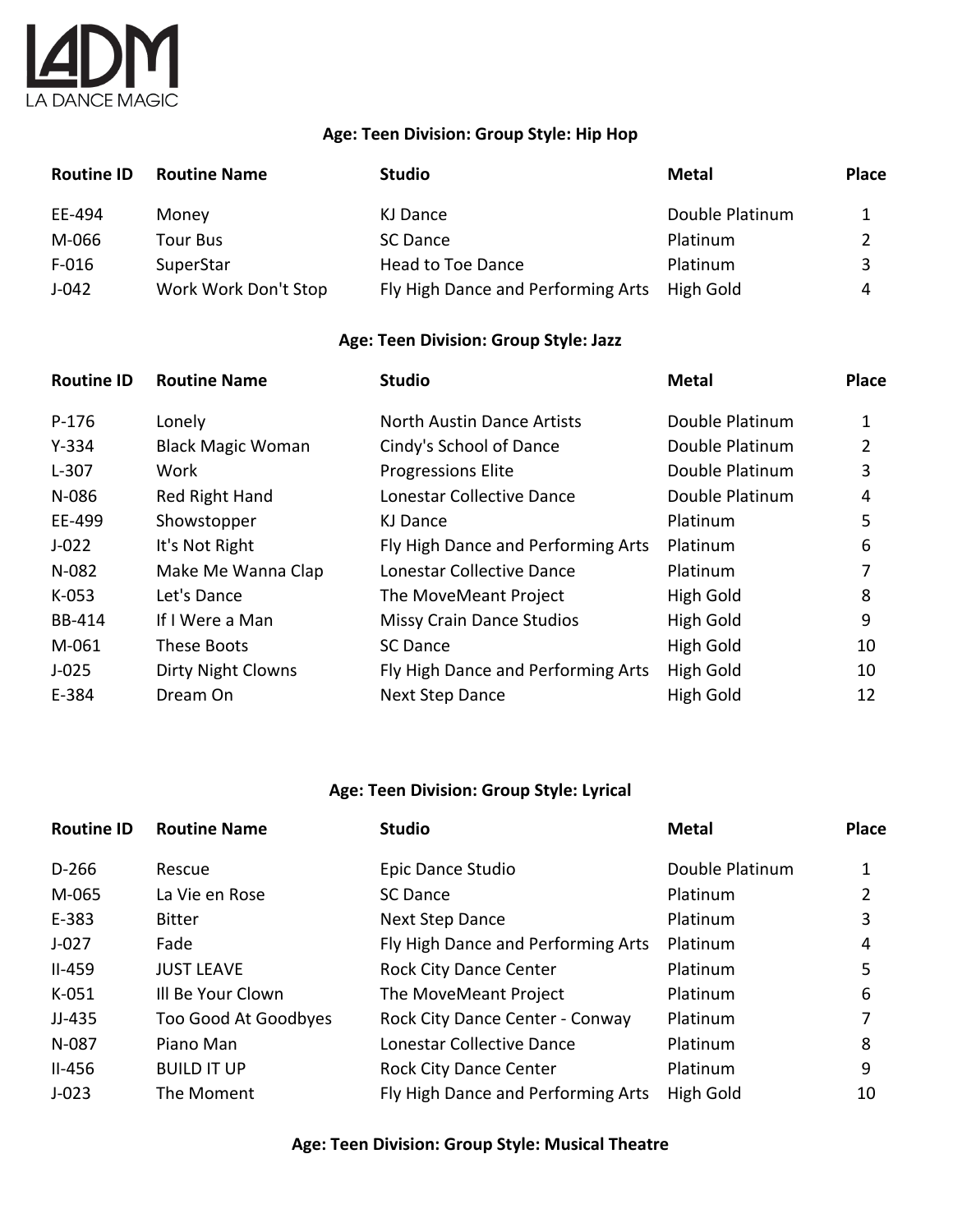

| <b>Routine ID</b> | <b>Routine Name</b>   | <b>Studio</b>                         | <b>Metal</b>    | <b>Place</b>   |
|-------------------|-----------------------|---------------------------------------|-----------------|----------------|
| EE-500            | Life of the Party     | <b>KJ Dance</b>                       | Platinum        | $\mathbf{1}$   |
|                   |                       | Age: Teen Division: Group Style: Open |                 |                |
| <b>Routine ID</b> | <b>Routine Name</b>   | <b>Studio</b>                         | <b>Metal</b>    | <b>Place</b>   |
| EE-495            | Killing Me Softly     | <b>KJ Dance</b>                       | Double Platinum | $\mathbf{1}$   |
| $II-443$          | <b>TOO BRIGHT</b>     | Rock City Dance Center                | Double Platinum | $\overline{2}$ |
| $X-199$           | Passenger             | Foot Works Performing Arts Center     | Double Platinum | 3              |
| $II-464$          | HE LIVES IN YOU       | Rock City Dance Center                | Double Platinum | 4              |
| N-089             | You Shook Me          | Lonestar Collective Dance             | Platinum        | 5              |
| N-088             | Superstition          | Lonestar Collective Dance             | Platinum        | 6              |
|                   | Another One Bites The |                                       |                 |                |
| $K-052$           | Dust                  | The MoveMeant Project                 | Platinum        | 7              |
| $F-013$           | I Need You            | <b>Head to Toe Dance</b>              | Platinum        | 8              |
| $J-050$           | Easy                  | Fly High Dance and Performing Arts    | Platinum        | 9              |
|                   |                       | Age: Teen Division: Group Style: Tap  |                 |                |
| <b>Routine ID</b> | <b>Routine Name</b>   | <b>Studio</b>                         | <b>Metal</b>    | <b>Place</b>   |
| $P-177$           | Faith                 | <b>North Austin Dance Artists</b>     | Double Platinum | $\mathbf{1}$   |
| $L-306$           | Tribe                 | <b>Progressions Elite</b>             | Platinum        | $\overline{2}$ |
| EE-501            | What A Day            | <b>KJ Dance</b>                       | Platinum        | 3              |
| $II-452$          | <b>KISS KISS</b>      | Rock City Dance Center                | Platinum        | 4              |
| $II-465$          | <b>NO DIGGITY</b>     | <b>Rock City Dance Center</b>         | Platinum        | 5              |
| $Y-328$           | Hit The Road Jack     | Cindy's School of Dance               | Platinum        | 6              |
| $J-043$           | Get Me To The Church  | Fly High Dance and Performing Arts    | Platinum        | 7              |

# **Age: Teen Division: Line Style: Contemporary**

| <b>Routine ID</b> | <b>Routine Name</b>        | <b>Studio</b>                     | Metal    | <b>Place</b> |
|-------------------|----------------------------|-----------------------------------|----------|--------------|
| $X-222$           | Lightening                 | Foot Works Performing Arts Center | Platinum |              |
| $P-117$           | Swarm                      | <b>North Austin Dance Artists</b> | Platinum |              |
| $X-214$           | Who I Am                   | Foot Works Performing Arts Center | Platinum | 3            |
| E-385             | Someone Else               | <b>Next Step Dance</b>            | Platinum | 4            |
| $X-217$           | Quiet And Cold             | Foot Works Performing Arts Center | Platinum | 5            |
| BB-401            | <b>Everything I Wanted</b> | <b>Missy Crain Dance Studios</b>  | Platinum | 6            |

# **Age: Teen Division: Line Style: Hip Hop**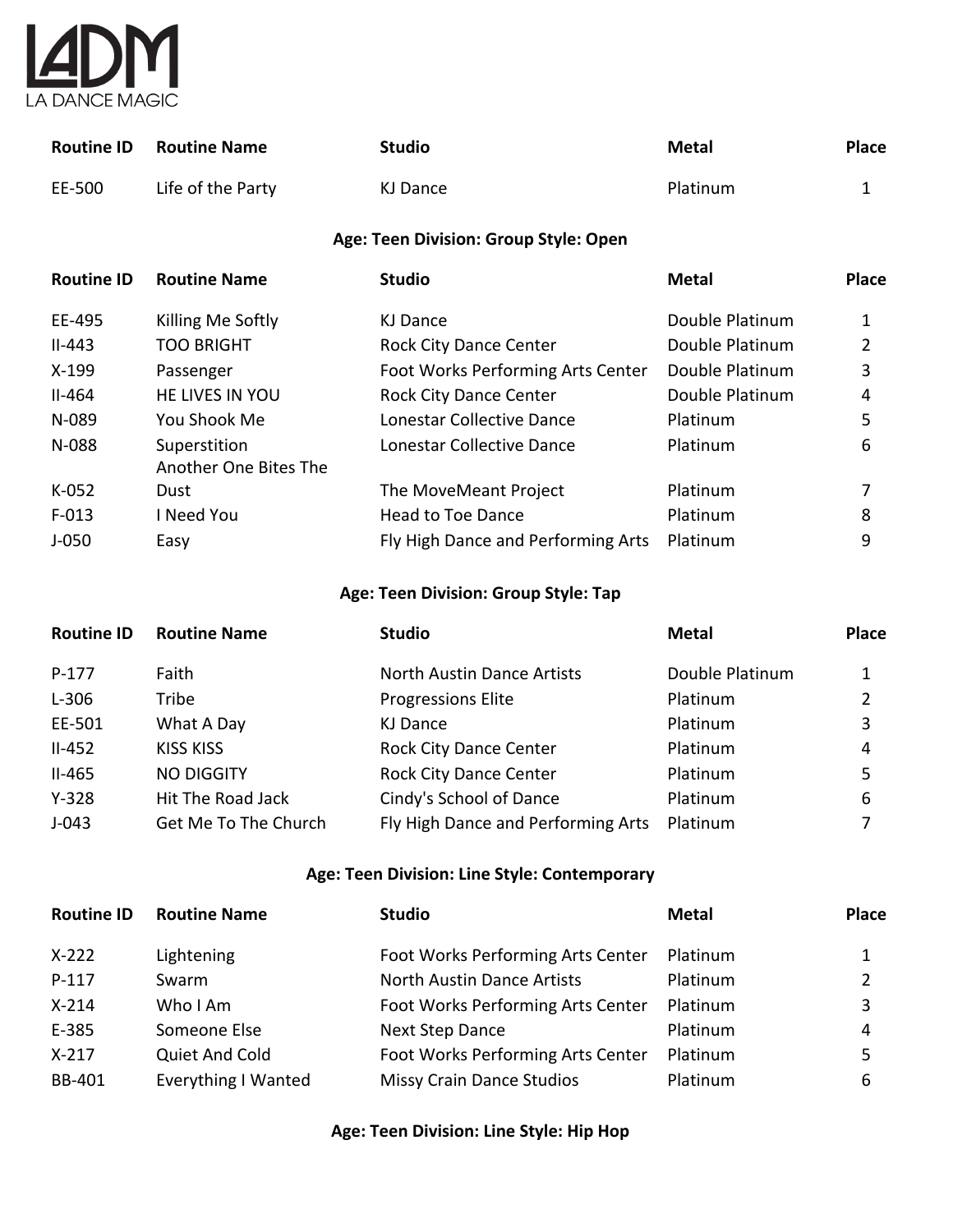

| <b>Routine ID</b> | <b>Routine Name</b>                          | <b>Studio</b>                        | <b>Metal</b>    | <b>Place</b>   |
|-------------------|----------------------------------------------|--------------------------------------|-----------------|----------------|
| M-072             | We Run This                                  | <b>SC Dance</b>                      | Platinum        | $\mathbf{1}$   |
| EE-517            | Ready or Not                                 | <b>KJ Dance</b>                      | Platinum        | $\overline{2}$ |
| $F-017$           | Light It Up                                  | <b>Head to Toe Dance</b>             | Platinum        | 3              |
|                   |                                              | Age: Teen Division: Line Style: Jazz |                 |                |
| <b>Routine ID</b> | <b>Routine Name</b>                          | <b>Studio</b>                        | <b>Metal</b>    | <b>Place</b>   |
| P-115             | Wiggle                                       | <b>North Austin Dance Artists</b>    | Double Platinum | 1              |
| $X-221$           | XR <sub>2</sub>                              | Foot Works Performing Arts Center    | Double Platinum | $\overline{2}$ |
| EE-507            | Word Up                                      | <b>KJ Dance</b>                      | Double Platinum | 3              |
| $Y-339$           | Oh Yeah                                      | Cindy's School of Dance              | Double Platinum | 4              |
| $E-419$           | Derniere Danse                               | <b>Next Step Dance</b>               | Double Platinum | 5              |
| $D-265$           | Royalty                                      | Epic Dance Studio                    | Platinum        | 6              |
| M-064             | Mannequin                                    | <b>SC Dance</b>                      | Platinum        | 6              |
| $C-010$           | <b>RUN</b>                                   | Top Hat Dance Centre, Inc.           | Platinum        | 8              |
| $X-216$           | Make It Look Easy                            | Foot Works Performing Arts Center    | Platinum        | 9              |
| $X-213$           | Work                                         | Foot Works Performing Arts Center    | Platinum        | 10             |
| <b>BB-408</b>     | <b>Sweet Dreams</b><br>Another One Bites the | <b>Missy Crain Dance Studios</b>     | Platinum        | 11             |
| <b>BB-402</b>     | Dust                                         | <b>Missy Crain Dance Studios</b>     | Platinum        | 12             |

# **Age: Teen Division: Line Style: Lyrical**

| <b>Routine ID</b> | <b>Routine Name</b> | <b>Studio</b>                    | <b>Metal</b>    | <b>Place</b>  |
|-------------------|---------------------|----------------------------------|-----------------|---------------|
| AA-234            | Over the Rainbow    | Jill Listi Dance Studio          | Double Platinum | 1             |
| BB-397            | <b>Blue Skies</b>   | <b>Missy Crain Dance Studios</b> | Double Platinum | $\mathcal{P}$ |
| $P-116$           | Fire & Rain         | North Austin Dance Artists       | Platinum        | 3             |
| E-418             | <b>Coming Home</b>  | <b>Next Step Dance</b>           | Platinum        | 4             |
| <b>BB-409</b>     | Waterfall           | <b>Missy Crain Dance Studios</b> | Platinum        | 5             |
| $C-011$           | <b>LOVE SPELL</b>   | Top Hat Dance Centre, Inc.       | Platinum        | 6             |

# **Age: Teen Division: Line Style: Musical Theatre**

| <b>Routine ID</b> | <b>Routine Name</b>   | <b>Studio</b>             | Metal           | <b>Place</b> |
|-------------------|-----------------------|---------------------------|-----------------|--------------|
| AA-233            | Velma Takes that Jazz | Jill Listi Dance Studio   | Double Platinum |              |
| N-085             | Shoeless Joe          | Lonestar Collective Dance | Platinum        |              |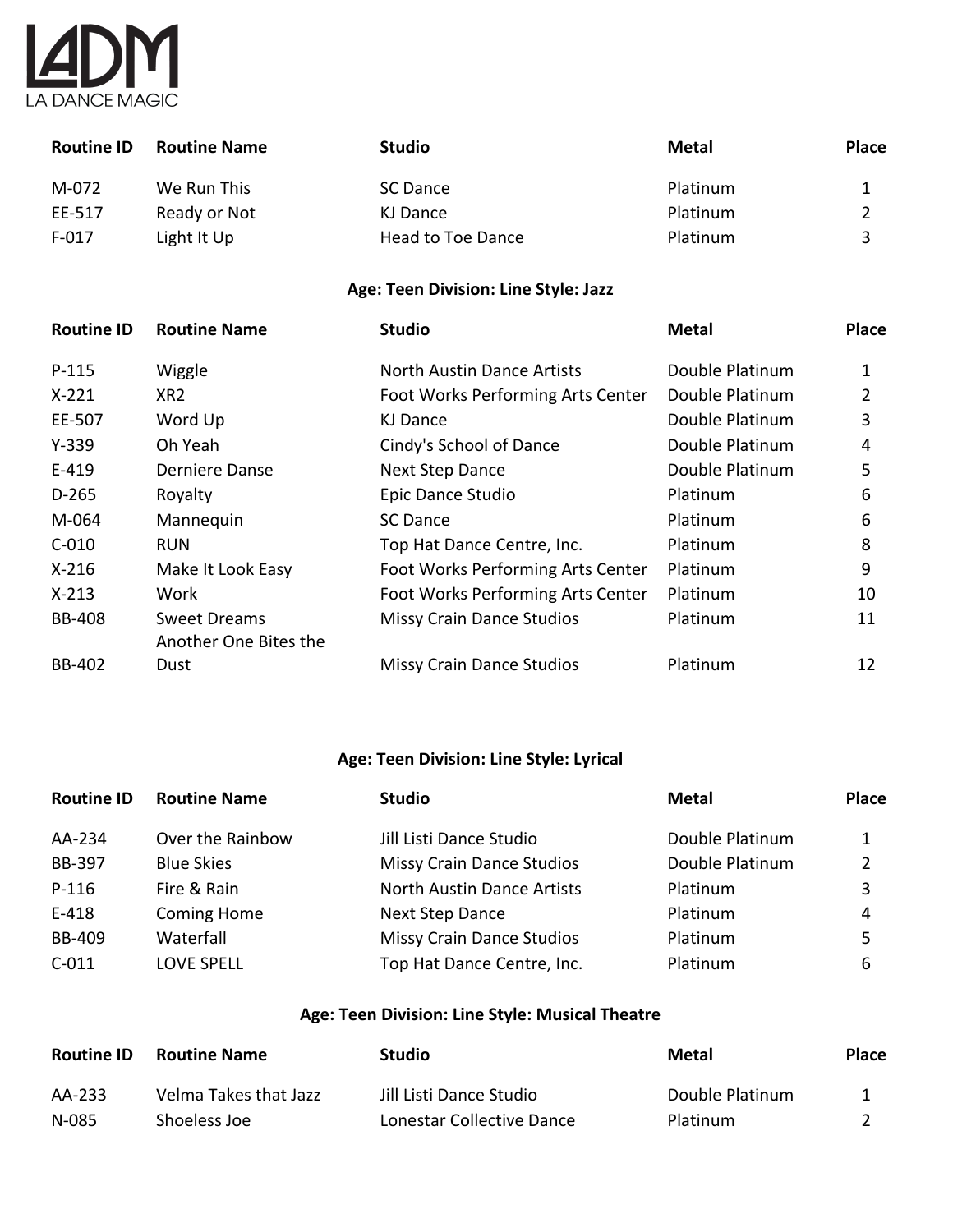# Y A DANCE MAGIC

#### **Age: Teen Division: Line Style: Open**

| <b>Routine ID</b> | <b>Routine Name</b>      | <b>Studio</b>                    | <b>Metal</b>    | <b>Place</b> |
|-------------------|--------------------------|----------------------------------|-----------------|--------------|
| EE-491            | Skhokho                  | KJ Dance                         | Double Platinum |              |
| $II-447$          | <b>I KNOW NOW</b>        | <b>Rock City Dance Center</b>    | Platinum        |              |
| $E-002$           | Santa Maria              | <b>Next Step Dance</b>           | Platinum        |              |
| BB-410            | <b>Comme Des Garcons</b> | <b>Missy Crain Dance Studios</b> | Platinum        | 4            |

#### **Age: Teen Division: Line Style: Tap**

| <b>Routine ID</b> | <b>Routine Name</b> | <b>Studio</b>                     | <b>Metal</b>    | <b>Place</b> |
|-------------------|---------------------|-----------------------------------|-----------------|--------------|
| $X-218$           | The Bachelorette    | Foot Works Performing Arts Center | Double Platinum | 1            |
| $X-215$           | Thursday            | Foot Works Performing Arts Center | Double Platinum |              |
| $Y - 340$         | Love Game           | Cindy's School of Dance           | Platinum        | 3            |
| N-084             | Freedom 90          | Lonestar Collective Dance         | Platinum        | 4            |
| E-001             | Marina Gasolina     | Next Step Dance                   | Platinum        |              |

#### **Age: Teen Division: Extended Line Style: Ballet**

| <b>Routine ID</b> | <b>Routine Name</b> | Studio                                            | Metal | <b>Place</b> |
|-------------------|---------------------|---------------------------------------------------|-------|--------------|
| $X-226$           | Sovereignty         | Foot Works Performing Arts Center Double Platinum |       |              |

#### **Age: Teen Division: Extended Line Style: Contemporary**

| <b>Routine ID</b> | <b>Routine Name</b> | <b>Studio</b>                 | <b>Metal</b> | <b>Place</b> |
|-------------------|---------------------|-------------------------------|--------------|--------------|
| M-071             | Walk With Me        | SC Dance                      | Platinum     |              |
| $Y-337$           | A Moment, A Love    | Cindy's School of Dance       | Platinum     |              |
| $II-457$          | <b>ITS ALL OK</b>   | <b>Rock City Dance Center</b> | High Gold    | 3            |
| $Y - 331$         | Rocketman           | Cindy's School of Dance       | High Gold    | 4            |

#### **Age: Teen Division: Extended Line Style: Hip Hop**

| <b>Routine ID</b> | <b>Routine Name</b> | <b>Studio</b>                     | <b>Metal</b>    | <b>Place</b> |
|-------------------|---------------------|-----------------------------------|-----------------|--------------|
| $X-200$           | Air Force 291       | Foot Works Performing Arts Center | Double Platinum |              |
| $II-460$          | <b>BREAK OUT</b>    | <b>Rock City Dance Center</b>     | Platinum        |              |
| EE-516            | Hook Shot           | KJ Dance                          | Platinum        |              |
| $Y-338$           | Cruisin'            | Cindy's School of Dance           | High Gold       | 4            |
| N-076             | Sway                | Lonestar Collective Dance         | High Gold       |              |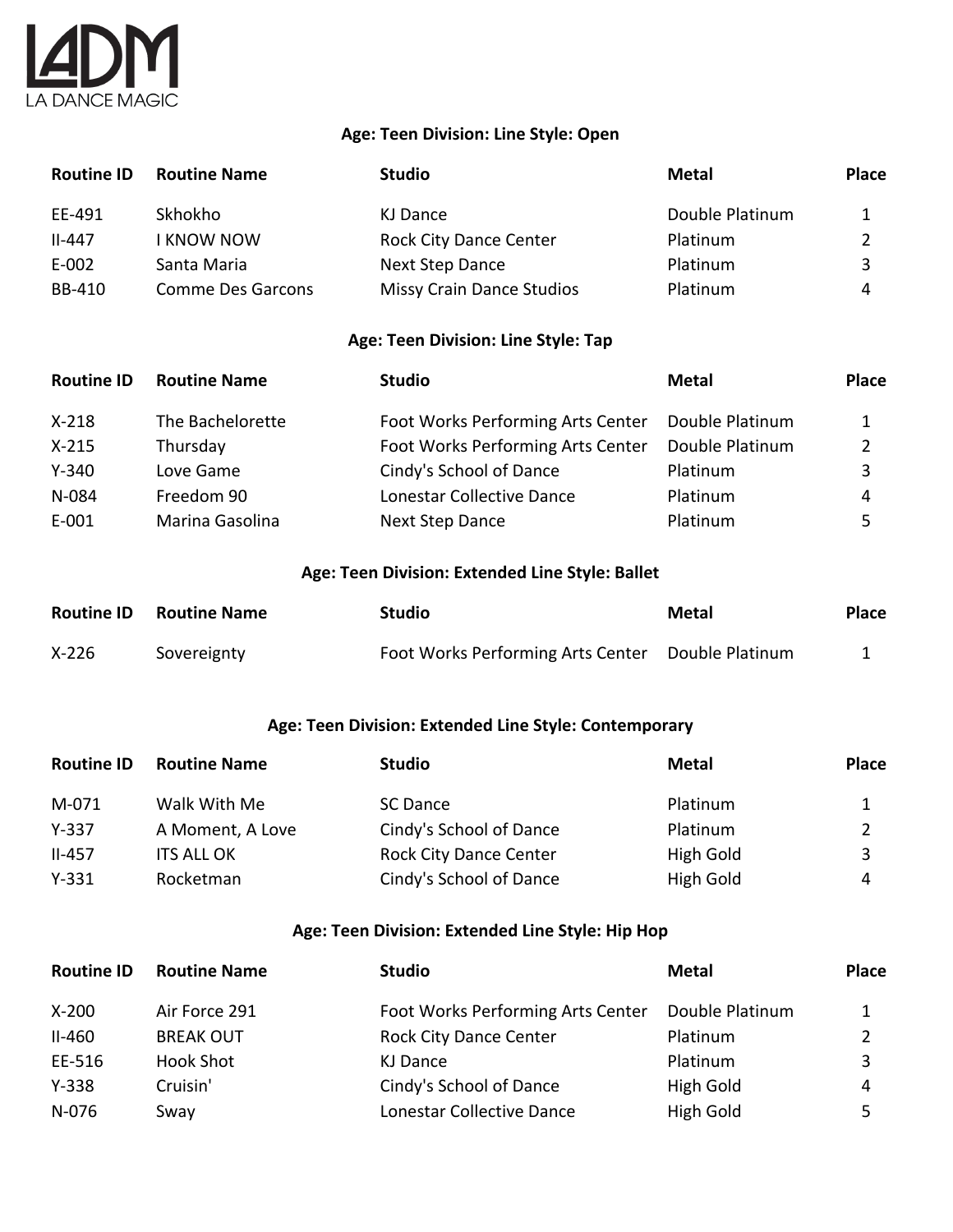

#### **Age: Teen Division: Extended Line Style: Lyrical**

|          | <b>Routine ID Routine Name</b> | <b>Studio</b>                 | Metal           | <b>Place</b> |
|----------|--------------------------------|-------------------------------|-----------------|--------------|
| $II-453$ | ' LOVE YOU                     | <b>Rock City Dance Center</b> | <b>Platinum</b> |              |

#### **Age: Teen Division: Extended Line Style: Musical Theatre**

| <b>Routine ID</b> | <b>Routine Name</b>        | <b>Studio</b>           | <b>Metal</b>    | <b>Place</b> |
|-------------------|----------------------------|-------------------------|-----------------|--------------|
|                   | Can't Keep My Eyes Off Of  |                         |                 |              |
| $Y - 336$         | You                        | Cindy's School of Dance | Double Platinum |              |
| M-073             | Little Shop of Horrors     | SC Dance                | Platinum        |              |
| $Y - 330$         | <b>Perfectly Marvelous</b> | Cindy's School of Dance | High Gold       | 3            |
| $F-012$           | Head to Toys!              | Head to Toe Dance       | High Gold       | 4            |

#### **Age: Teen Division: Extended Line Style: Open**

| <b>Routine ID</b> | <b>Routine Name</b>        | <b>Studio</b>                     | Metal           | <b>Place</b> |
|-------------------|----------------------------|-----------------------------------|-----------------|--------------|
| $X-203$           | Hold Onto Me               | Foot Works Performing Arts Center | Double Platinum |              |
| C-007             | TERPSICHORE (trp-si-kr-ee) | Top Hat Dance Centre, Inc.        | Platinum        |              |

#### **Age: Teen Division: Extended Line Style: Tap**

| <b>Routine ID</b> | <b>Routine Name</b> | Studio                                            | Metal | <b>Place</b> |
|-------------------|---------------------|---------------------------------------------------|-------|--------------|
| $X-225$           | Say My Name         | Foot Works Performing Arts Center Double Platinum |       |              |

#### **Age: Teen Division: Production Style: Ballet**

| <b>Routine ID</b> | <b>Routine Name</b> | <b>Studio</b>                     | Metal    | <b>Place</b> |
|-------------------|---------------------|-----------------------------------|----------|--------------|
| $X-220$           | Light In The Dark   | Foot Works Performing Arts Center | Platinum |              |
| E-004             | La Bayadare         | Next Step Dance                   | Platinum |              |

#### **Age: Teen Division: Production Style: Contemporary**

| <b>Routine ID</b> | <b>Routine Name</b> | <b>Studio</b>                 | Metal           | <b>Place</b> |
|-------------------|---------------------|-------------------------------|-----------------|--------------|
| $II-461$          | BEFORE LGO          | <b>Rock City Dance Center</b> | Double Platinum |              |

#### **Age: Teen Division: Production Style: Hip Hop**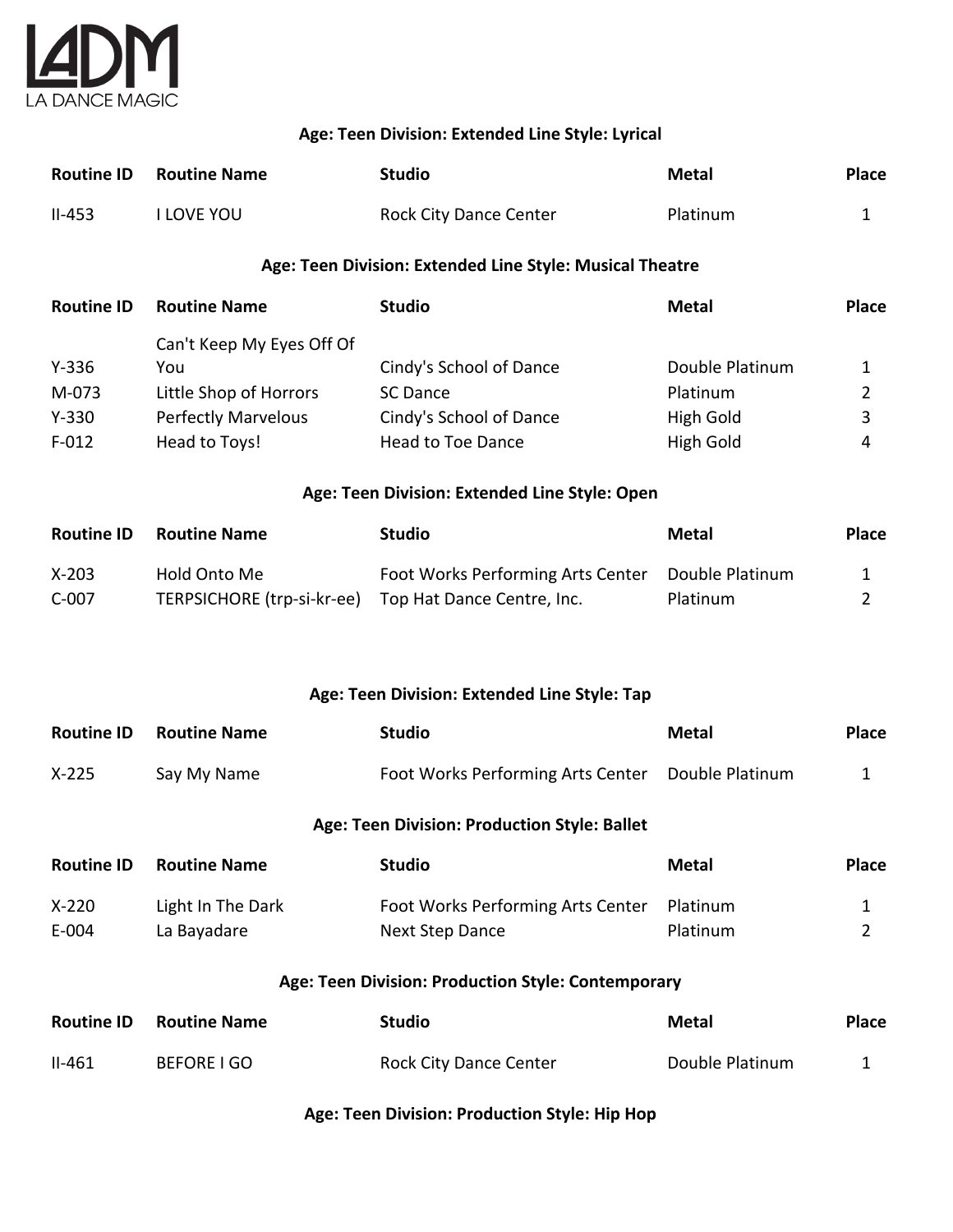

| <b>Routine ID</b> | <b>Routine Name</b> | <b>Studio</b>                     | Metal           | <b>Place</b> |
|-------------------|---------------------|-----------------------------------|-----------------|--------------|
| AA-240            | Champions           | Jill Listi Dance Studio           | Double Platinum |              |
| $X-198$           | 2 Icv               | Foot Works Performing Arts Center | Platinum        |              |
| E-005             | Girl Gang           | <b>Next Step Dance</b>            | High Gold       | ₹            |

#### **Age: Teen Division: Production Style: Jazz**

| <b>Routine ID</b> | <b>Routine Name</b> | <b>Studio</b>                    | Metal           | <b>Place</b> |
|-------------------|---------------------|----------------------------------|-----------------|--------------|
| AA-239            | Carnivale'          | Jill Listi Dance Studio          | Double Platinum |              |
| BB-396            | What A Night        | <b>Missy Crain Dance Studios</b> | Double Platinum |              |
| Y-325             | Feeling It          | Cindy's School of Dance          | Platinum        | ર            |

#### **Age: Teen Division: Production Style: Musical Theatre**

| <b>Routine ID</b> | <b>Routine Name</b>                     | <b>Studio</b>                     | Metal    | <b>Place</b> |
|-------------------|-----------------------------------------|-----------------------------------|----------|--------------|
| $X-219$           | Prom                                    | Foot Works Performing Arts Center | Platinum |              |
| EE-497            | On Broadway                             | KJ Dance                          | Platinum |              |
| M-059             | Trip a Little Light Fantastic! SC Dance |                                   | Platinum |              |

#### **Age: Teen Division: Production Style: Open**

| <b>Routine ID</b> | <b>Routine Name</b> | <b>Studio</b>           | Metal    | <b>Place</b> |
|-------------------|---------------------|-------------------------|----------|--------------|
| $Y - 341$         | Bohemian Rhapsody   | Cindy's School of Dance | Platinum |              |

#### **Age: Senior Division: Solo Style: Contemporary**

| <b>Routine ID</b> | <b>Routine Name</b>     | <b>Studio</b>                     | <b>Metal</b>    | <b>Place</b> |
|-------------------|-------------------------|-----------------------------------|-----------------|--------------|
| <b>BB-415</b>     | The Acceptance of Death | <b>Missy Crain Dance Studios</b>  | Double Platinum |              |
| P-184             | Frequency               | <b>North Austin Dance Artists</b> | Double Platinum |              |
| <b>BB-420</b>     | Reality                 | <b>Missy Crain Dance Studios</b>  | Double Platinum | 3            |
| $M-142$           | Body                    | SC Dance                          | Double Platinum | 4            |
| AA-242            | Last                    | Jill Listi Dance Studio           | Double Platinum | 5.           |
| $II-476$          | <b>DOOMED</b>           | <b>Rock City Dance Center</b>     | Double Platinum | 6            |
| $Y - 351$         | Storybook               | Cindy's School of Dance           | Double Platinum |              |
| $L-426$           | Songbird                | <b>Progressions Elite</b>         | Platinum        | 8            |
| E-369             | Tomorrow Is Today       | <b>Next Step Dance</b>            | Platinum        | 9            |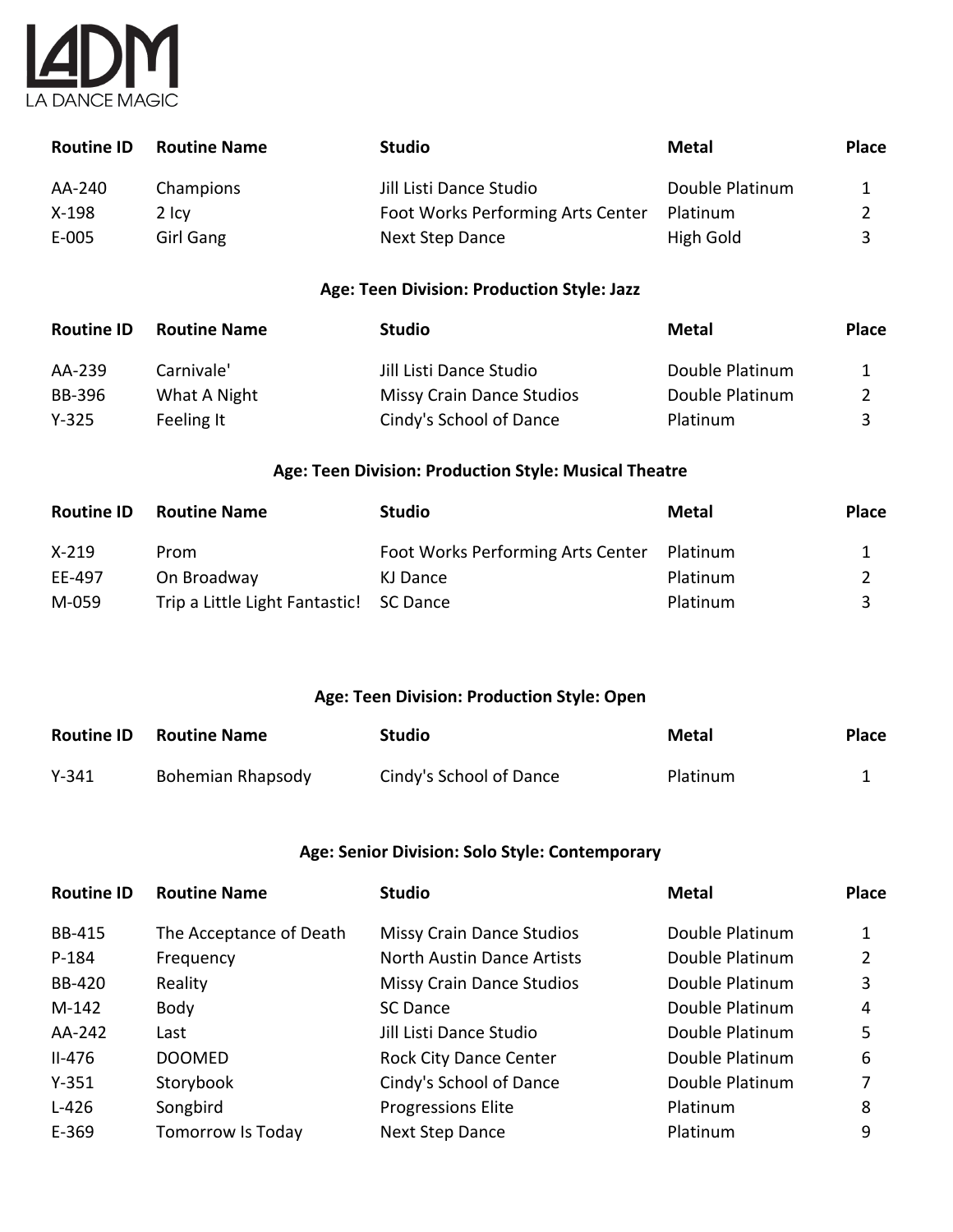

| EE-520     | Assise                    | KJ Dance                           | Platinum  | 10 |
|------------|---------------------------|------------------------------------|-----------|----|
| $P-180$    | Fugitive                  | <b>North Austin Dance Artists</b>  | Platinum  | 11 |
| EE-529     | <b>Mutual Coordinates</b> | KJ Dance                           | Platinum  | 12 |
| $C-126$    | <b>SHE</b>                | Top Hat Dance Centre, Inc.         | Platinum  | 13 |
| $J-031$    | <b>Bridges Burn</b>       | Fly High Dance and Performing Arts | Platinum  | 14 |
| $II - 474$ | <b>FALLING FASTER</b>     | <b>Rock City Dance Center</b>      | Platinum  | 15 |
| EE-524     | Lullaby For My Insomniac  | KJ Dance                           | Platinum  | 16 |
| $II-478$   | <b>HOLD ON TIGHT</b>      | <b>Rock City Dance Center</b>      | Platinum  | 17 |
| $N-105$    | The Beech Tree            | Lonestar Collective Dance          | Platinum  | 17 |
|            | <b>HOLD ME WHILE YOU</b>  |                                    |           |    |
| $JJ-471$   | <b>WAIT</b>               | Rock City Dance Center - Conway    | High Gold | 19 |

#### **Age: Senior Division: Solo Style: Jazz**

| <b>Routine ID</b> | <b>Routine Name</b>        | <b>Studio</b>                   | <b>Metal</b>    | <b>Place</b> |
|-------------------|----------------------------|---------------------------------|-----------------|--------------|
| EE-522            | Go                         | KJ Dance                        | Double Platinum |              |
| <b>II-484</b>     | <b>CLUTCH</b>              | <b>Rock City Dance Center</b>   | Platinum        | 2            |
| $C-122$           | <b>COME AND GET IT</b>     | Top Hat Dance Centre, Inc.      | Platinum        | 3            |
| $C-123$           | <b>RATHER BE</b>           | Top Hat Dance Centre, Inc.      | Platinum        | 4            |
| EE-525            | <b>Bottom Of The River</b> | KJ Dance                        | Platinum        | 5            |
| $C-118$           | LOCO                       | Top Hat Dance Centre, Inc.      | Platinum        | 6            |
| JJ-470            | <b>ESCALATE</b>            | Rock City Dance Center - Conway | High Gold       |              |

# **Age: Senior Division: Solo Style: Lyrical**

| <b>Routine ID</b> | <b>Routine Name</b>      | <b>Studio</b>                     | <b>Metal</b>    | <b>Place</b> |
|-------------------|--------------------------|-----------------------------------|-----------------|--------------|
| $C-121$           | <b>MAKE ME BELIEVE</b>   | Top Hat Dance Centre, Inc.        | Double Platinum | 1            |
| $C-119$           | <b>LOVE AND HATE</b>     | Top Hat Dance Centre, Inc.        | Platinum        | 2            |
| $II-473$          | LYING DOWN               | <b>Rock City Dance Center</b>     | Platinum        | 3            |
| $JJ-467$          | <b>WORTHY</b>            | Rock City Dance Center - Conway   | Platinum        | 4            |
| $II-486$          | I DREAMED A DREAM        | <b>Rock City Dance Center</b>     | Platinum        | 5            |
| $C-120$           | <b>SOUVENIRS</b>         | Top Hat Dance Centre, Inc.        | Platinum        | 6            |
| EE-519            | <b>Everything I Have</b> | KJ Dance                          | Platinum        | 7            |
| EE-530            | Landslide                | KJ Dance                          | Platinum        | 8            |
| JJ-466            | <b>I HAVE NOTHING</b>    | Rock City Dance Center - Conway   | Platinum        | 9            |
| $P-183$           | Let it Be                | <b>North Austin Dance Artists</b> | Platinum        | 10           |
| $Y - 355$         | Blackout                 | Cindy's School of Dance           | High Gold       | 11           |
| $E-378$           | At Last                  | <b>Next Step Dance</b>            | High Gold       | 12           |

**Age: Senior Division: Solo Style: Musical Theatre**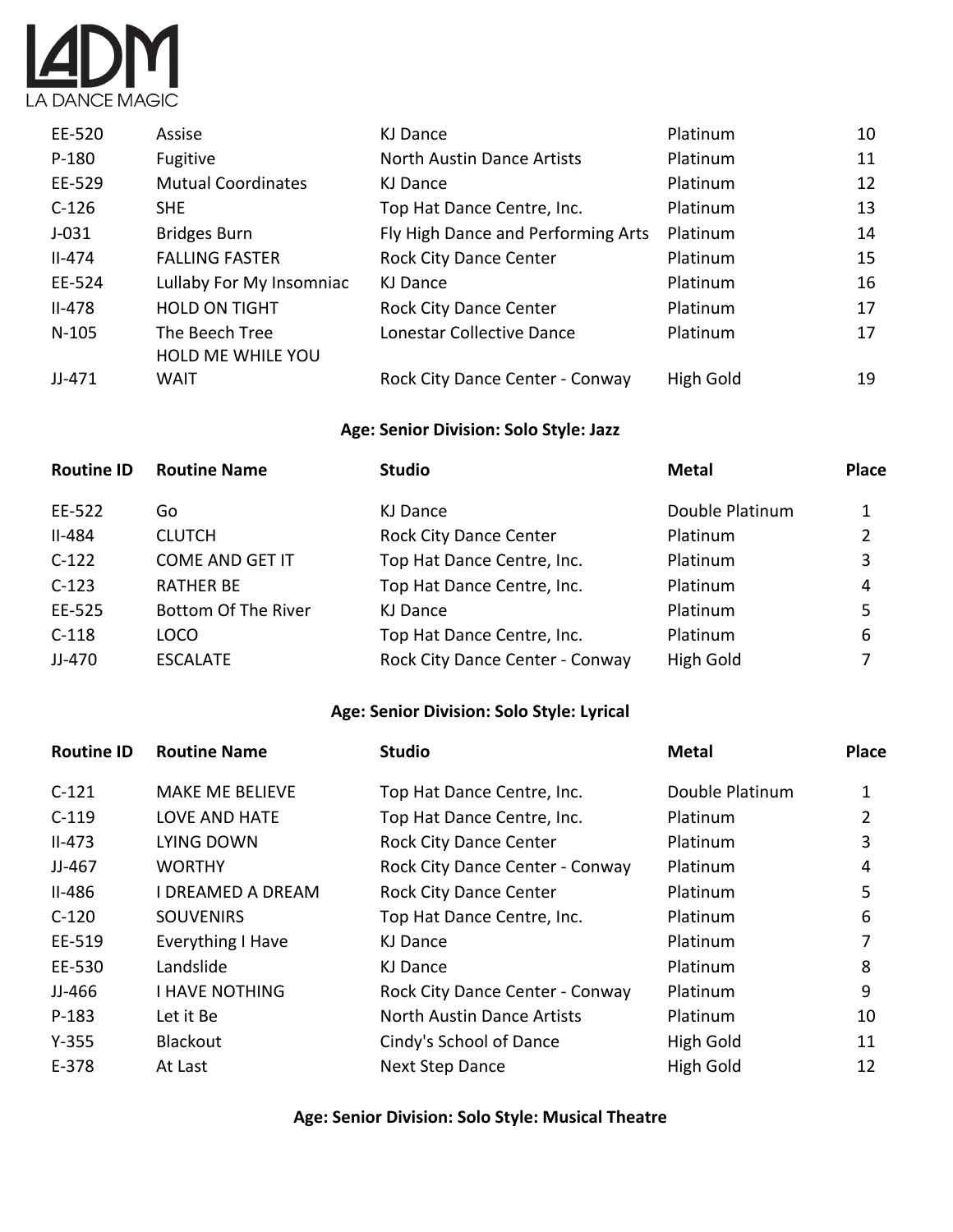

| <b>Routine ID</b> | <b>Routine Name</b>       | <b>Studio</b>             | <b>Metal</b> | <b>Place</b> |
|-------------------|---------------------------|---------------------------|--------------|--------------|
|                   | They Just Keep Moving the |                           |              |              |
| $L-323$           | Line                      | <b>Progressions Elite</b> | Platinum     |              |
| EE-521            | Hot Honey Rag             | KJ Dance                  | Platinum     |              |
| $N-104$           | Hit Me With A Hot Note    | Lonestar Collective Dance | High Gold    |              |
| $N-106$           | Money                     | Lonestar Collective Dance | High Gold    | 4            |

#### **Age: Senior Division: Solo Style: Open**

| <b>Routine ID</b> | <b>Routine Name</b> | <b>Studio</b>                   | Metal           | <b>Place</b> |
|-------------------|---------------------|---------------------------------|-----------------|--------------|
| P-559             | Tell It Like It Is  | North Austin Dance Artists      | Double Platinum |              |
| AA-250            | <b>Madting</b>      | Jill Listi Dance Studio         | Platinum        |              |
| AA-262            | Slowly              | Jill Listi Dance Studio         | Platinum        |              |
| JJ-469            | <b>BANG BANG</b>    | Rock City Dance Center - Conway | <b>Platinum</b> | 4            |

### **Age: Senior Division: Solo Style: Tap**

| <b>Routine ID</b> | <b>Routine Name</b>    | <b>Studio</b>                    | Metal     | <b>Place</b> |
|-------------------|------------------------|----------------------------------|-----------|--------------|
| $L-324$           | Expensive              | <b>Progressions Elite</b>        | Platinum  |              |
| EE-558            | <b>Hey Soul Sister</b> | KJ Dance                         | Platinum  |              |
| JJ-468            | <b>WRECKING BALL</b>   | Rock City Dance Center - Conway  | Platinum  |              |
| <b>BB-416</b>     | That Man               | <b>Missy Crain Dance Studios</b> | High Gold | 4            |

# **Age: Senior Division: Duo/Trio Style: Contemporary**

| <b>Routine ID</b> | <b>Routine Name</b> | <b>Studio</b>                    | Metal           | <b>Place</b> |
|-------------------|---------------------|----------------------------------|-----------------|--------------|
| <b>BB-557</b>     | Far Away            | <b>Missy Crain Dance Studios</b> | Double Platinum |              |
| AA-238            | If You Forget Me    | Jill Listi Dance Studio          | Double Platinum |              |
| $H-422$           | 2 to 1              | <b>Studio of MoveMINT</b>        | Double Platinum |              |

#### **Age: Senior Division: Duo/Trio Style: Hip Hop**

| <b>Routine ID Routine Name</b> | <b>Studio</b> | Metal | <b>Place</b> |
|--------------------------------|---------------|-------|--------------|
|                                |               |       |              |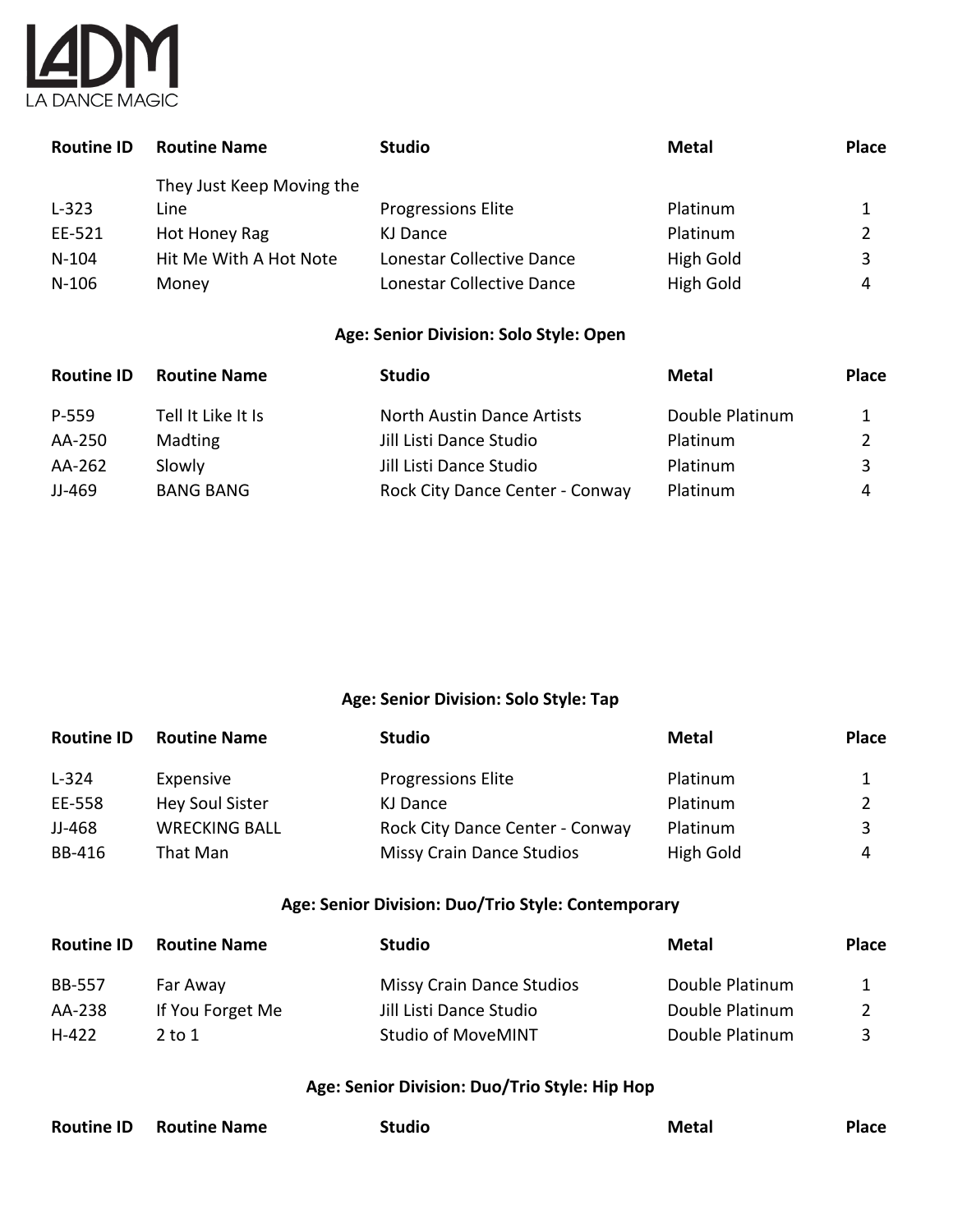

AA-237 Big Jill Listi Dance Studio Platinum 1

#### **Age: Senior Division: Group Style: Contemporary**

| <b>Routine ID</b> | <b>Routine Name</b>     | <b>Studio</b>                     | <b>Metal</b>     | <b>Place</b> |
|-------------------|-------------------------|-----------------------------------|------------------|--------------|
| $X-224$           | Mynd                    | Foot Works Performing Arts Center | Double Platinum  |              |
| AA-236            | <b>Rules for Lovers</b> | Jill Listi Dance Studio           | Double Platinum  | 2            |
| EE-496            | Let Me Follow           | KJ Dance                          | Platinum         | 3            |
| EE-493            | Jacquerie               | KJ Dance                          | Platinum         | 4            |
| $L-309$           | Selfish Love            | <b>Progressions Elite</b>         | Platinum         | 5            |
| $D-264$           | Unknown                 | Epic Dance Studio                 | Platinum         | 6            |
| $II-441$          | THE RAIN                | <b>Rock City Dance Center</b>     | Platinum         |              |
| $II-463$          | <b>BIZNESS</b>          | <b>Rock City Dance Center</b>     | <b>High Gold</b> | 8            |

#### **Age: Senior Division: Group Style: Jazz**

| <b>Routine Name</b>  | <b>Studio</b>                     | <b>Metal</b>    | <b>Place</b> |
|----------------------|-----------------------------------|-----------------|--------------|
| Brazil               | Jill Listi Dance Studio           | Double Platinum | 1            |
| See You              | Foot Works Performing Arts Center | Double Platinum |              |
| <b>ROCK AND ROLL</b> | <b>Rock City Dance Center</b>     | Platinum        | 3            |
| <b>FEELING GOOD</b>  | Top Hat Dance Centre, Inc.        | Platinum        | 4            |
| Distortion           | <b>Next Step Dance</b>            | Platinum        |              |
|                      |                                   |                 |              |

#### **Age: Senior Division: Group Style: Lyrical**

| <b>Routine ID</b> | <b>Routine Name</b>                                    | <b>Studio</b>                   | Metal           | <b>Place</b> |
|-------------------|--------------------------------------------------------|---------------------------------|-----------------|--------------|
| $II-462$          | WINNER OF A LOSING<br>GAME<br>Oh What a Beautiful Mess | <b>Rock City Dance Center</b>   | Double Platinum |              |
| E-381             | I've Made                                              | <b>Next Step Dance</b>          | Platinum        |              |
| JJ-437            | Try Again                                              | Rock City Dance Center - Conway | Platinum        |              |

#### **Age: Senior Division: Group Style: Musical Theatre**

| <b>Routine ID</b> | <b>Routine Name</b> | <b>Studio</b>             | Metal           | <b>Place</b> |
|-------------------|---------------------|---------------------------|-----------------|--------------|
| $L-390$           | Bring on the Men    | <b>Progressions Elite</b> | <b>Platinum</b> |              |

#### **Age: Senior Division: Group Style: Open**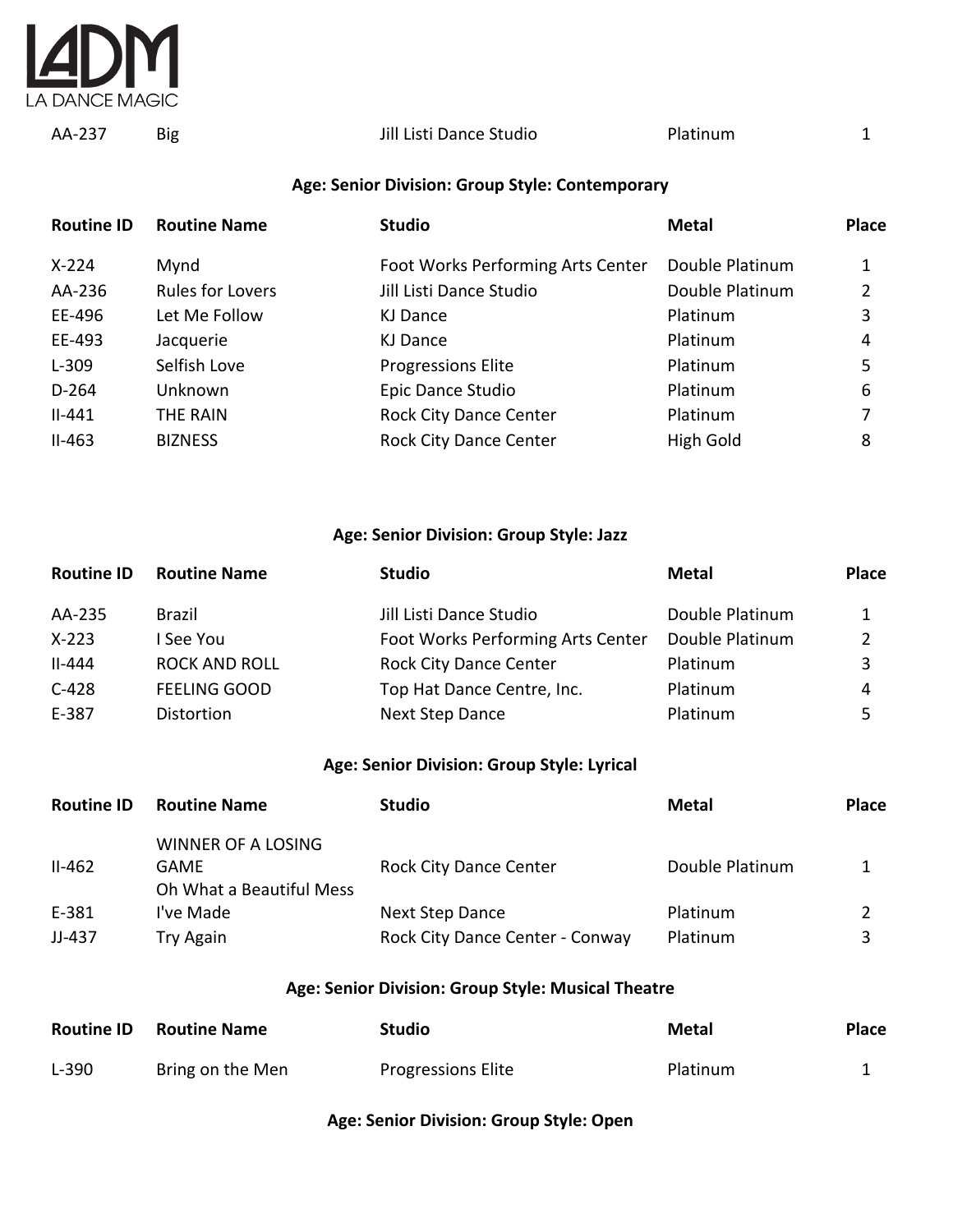

| <b>Routine ID</b> | <b>Routine Name</b>      | <b>Studio</b>                          | Metal           | <b>Place</b> |
|-------------------|--------------------------|----------------------------------------|-----------------|--------------|
| $II-450$          | A PALE                   | <b>Rock City Dance Center</b>          | Double Platinum | 1            |
| JJ-438            | One Moment In Time       | Rock City Dance Center - Conway        | Platinum        | 2            |
| $X-201$           | Papa Was A Rolling Stone | Foot Works Performing Arts Center      | Platinum        | 3            |
|                   |                          | Age: Senior Division: Group Style: Tap |                 |              |
| <b>Routine ID</b> | <b>Routine Name</b>      | <b>Studio</b>                          | <b>Metal</b>    | <b>Place</b> |
| JJ-439            | <b>Bleeding Love</b>     | Rock City Dance Center - Conway        | High Gold       | 1            |

**Age: Senior Division: Line Style: Contemporary**

| <b>Routine ID</b> | <b>Routine Name</b>   | <b>Studio</b>                             | <b>Metal</b>    | <b>Place</b>   |
|-------------------|-----------------------|-------------------------------------------|-----------------|----------------|
| $C-009$           | <b>FEEL SOMETHING</b> | Top Hat Dance Centre, Inc.                | Platinum        | $\overline{2}$ |
| <b>BB-405</b>     | lo vas a olvidar      | <b>Missy Crain Dance Studios</b>          | Platinum        | 1              |
|                   |                       | Age: Senior Division: Line Style: Jazz    |                 |                |
| <b>Routine ID</b> | <b>Routine Name</b>   | <b>Studio</b>                             | <b>Metal</b>    | <b>Place</b>   |
| JJ-436            | <b>PYT</b>            | Rock City Dance Center - Conway           | Platinum        | $\overline{2}$ |
| $C-006$           | <b>FREE ME</b>        | Top Hat Dance Centre, Inc.                | Platinum        | 1              |
|                   |                       | Age: Senior Division: Line Style: Lyrical |                 |                |
| <b>Routine ID</b> | <b>Routine Name</b>   | <b>Studio</b>                             | <b>Metal</b>    | <b>Place</b>   |
| <b>BB-400</b>     | Good Life             | <b>Missy Crain Dance Studios</b>          | Platinum        | $\overline{2}$ |
| $C-008$           | <b>LIKE THAT</b>      | Top Hat Dance Centre, Inc.                | Double Platinum | $\mathbf{1}$   |
|                   |                       | Age: Senior Division: Line Style: Open    |                 |                |
| <b>Routine ID</b> | <b>Routine Name</b>   | <b>Studio</b>                             | <b>Metal</b>    | <b>Place</b>   |
| $II-458$          | DRAWN TO YOU          | <b>Rock City Dance Center</b>             | Platinum        | 1              |

**Age: Senior Division: Extended Line Style: Contemporary**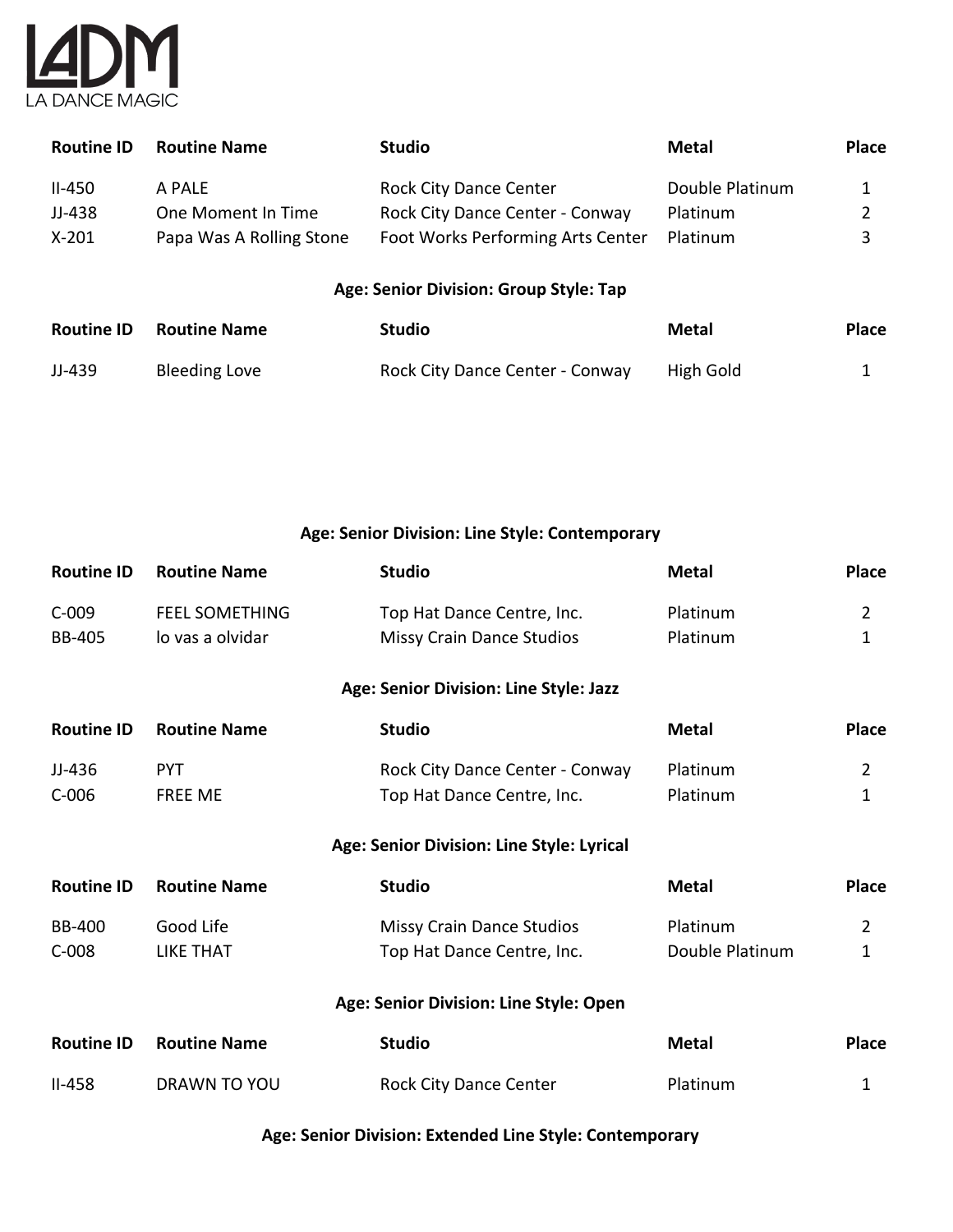

| <b>Routine Name</b>                                  | <b>Studio</b>                                | <b>Metal</b>         | <b>Place</b>                                                                                          |  |  |
|------------------------------------------------------|----------------------------------------------|----------------------|-------------------------------------------------------------------------------------------------------|--|--|
| <b>Belief</b>                                        | Epic Dance Studio                            | Platinum             | $\mathbf{1}$                                                                                          |  |  |
|                                                      |                                              |                      |                                                                                                       |  |  |
| <b>Routine Name</b>                                  | <b>Studio</b>                                | <b>Metal</b>         | <b>Place</b>                                                                                          |  |  |
| Friday<br>Shame on Me                                | <b>Missy Crain Dance Studios</b><br>KJ Dance | Platinum<br>Platinum | $\overline{2}$<br>$\mathbf{1}$                                                                        |  |  |
|                                                      |                                              |                      |                                                                                                       |  |  |
| <b>Routine Name</b>                                  | <b>Studio</b>                                | <b>Metal</b>         | Place                                                                                                 |  |  |
| We Wait As One                                       | <b>KJ Dance</b>                              | Platinum             | $\mathbf 1$                                                                                           |  |  |
| Age: Senior Division: Production Style: Contemporary |                                              |                      |                                                                                                       |  |  |
| <b>Routine Name</b>                                  | <b>Studio</b>                                | <b>Metal</b>         | <b>Place</b>                                                                                          |  |  |
| <b>Writers Block</b>                                 | Rock City Dance Center - Conway              | Platinum             | $\mathbf 1$                                                                                           |  |  |
|                                                      |                                              |                      | Age: Senior Division: Extended Line Style: Jazz<br>Age: Senior Division: Extended Line Style: Lyrical |  |  |

# **LA Dance Magic Overall Competition Results Dallas February 11-13, 2022**

|                      |                     | <b>Age: Mini Division: Solo</b>  |              |
|----------------------|---------------------|----------------------------------|--------------|
| <b>Routine</b><br>ID | <b>Routine Name</b> | <b>Studio</b>                    | <b>Place</b> |
| N-090                | Walk the Dinosaur   | Lonestar Collective Dance        |              |
|                      |                     | Age: Mini Division: Duo/Trio     |              |
| Routine<br>ID        | <b>Routine Name</b> | <b>Studio</b>                    | <b>Place</b> |
| $N-110$              | Walk                | Lonestar Collective Dance        | 1            |
|                      |                     | <b>Age: Mini Division: Group</b> |              |
| Routine<br>ID        | <b>Routine Name</b> | <b>Studio</b>                    | <b>Place</b> |
| N-075                | Heaven Hop          | Lonestar Collective Dance        |              |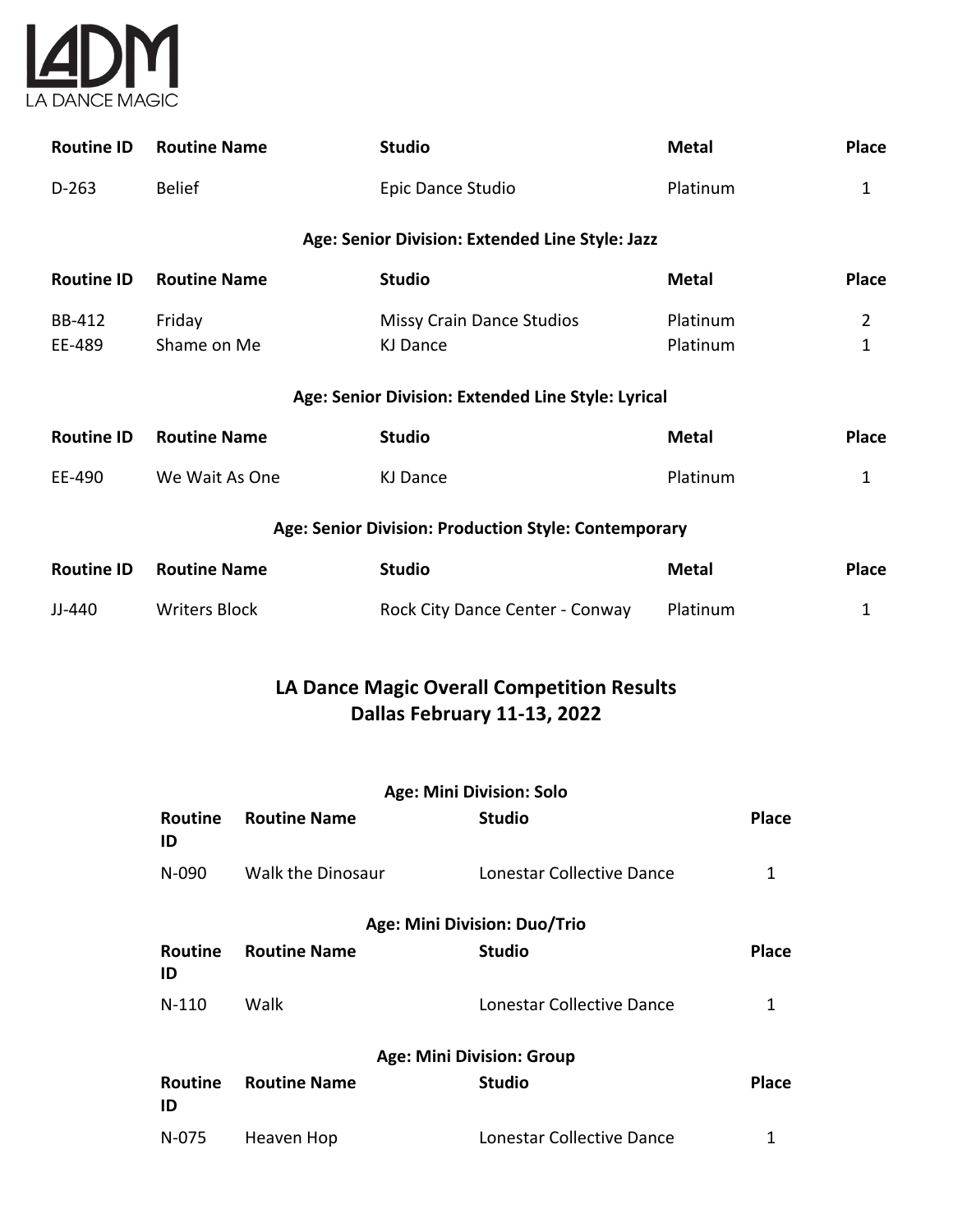

| <b>Age: Mini Division: Line</b> |                     |                               |              |
|---------------------------------|---------------------|-------------------------------|--------------|
| Routine<br>ID                   | <b>Routine Name</b> | <b>Studio</b>                 | <b>Place</b> |
| $II - 449$                      | LITTLE RED          | <b>Rock City Dance Center</b> |              |

#### **Age: Junior Prep Division: Solo**

| Routine<br>ID | <b>Routine Name</b> | <b>Studio</b>             | <b>Place</b> |
|---------------|---------------------|---------------------------|--------------|
| M-140         | Cruella de Vil      | SC Dance                  |              |
| N-091         | Just A Girl         | Lonestar Collective Dance |              |
| N-092         | JOV                 | Lonestar Collective Dance | 3            |

| Age: Junior Prep Division: Group |                        |                                       |              |
|----------------------------------|------------------------|---------------------------------------|--------------|
| Routine<br>ID                    | <b>Routine Name</b>    | <b>Studio</b>                         | <b>Place</b> |
| EE-511                           | Workin' in a Coal Mine | KJ Dance                              | 1            |
| EE-510                           | Mama Yo!               | KJ Dance                              | 2            |
| $II-448$                         | <b>HEROES</b>          | <b>Rock City Dance Center</b>         | 3            |
| M-069                            | <b>Fabulous</b>        | <b>SC</b> Dance                       | 4            |
| $J - 019$                        | Welcome to Wonderland  | Fly High Dance and Performing<br>Arts | 5            |

# **Age: Junior Prep Division: Line**

| Routine<br>ID | <b>Routine Name</b> | <b>Studio</b>                               | <b>Place</b>  |
|---------------|---------------------|---------------------------------------------|---------------|
| X-204         | Popcorn             | Foot Works Performing Arts<br>Center        |               |
| $II-445$      | <b>GET SILLY</b>    | <b>Rock City Dance Center</b>               | $\mathcal{P}$ |
| X-205         | Speedracer          | <b>Foot Works Performing Arts</b><br>Center | 3             |

# **Age: Junior Prep Division: Extended Line**

|    | <b>Routine Routine Name</b> | <b>Studio</b> | <b>Place</b> |
|----|-----------------------------|---------------|--------------|
| ID |                             |               |              |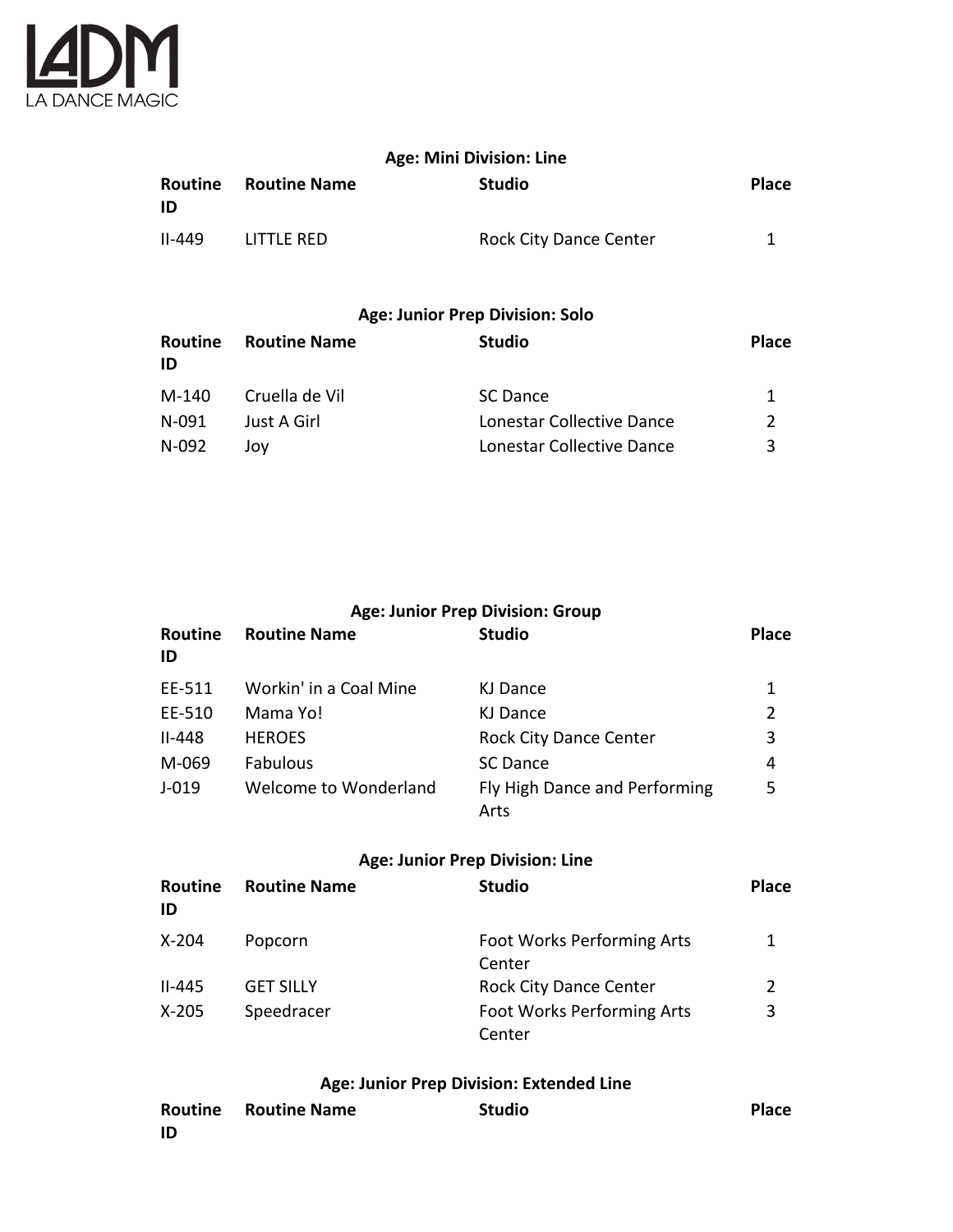

# **Age: Junior Division: Solo Routine Routine Name Studio Place ID** D-289 Brave **Epic Dance Studio** 1 P-302 Unlocked North Austin Dance Artists 2 AA-261 Show Off Jill Listi Dance Studio 3 D-281 If I had A Son Epic Dance Studio 4 AA-255 Relax Max Jill Listi Dance Studio 5

|                      |                          | Age: Junior Division: Duo/Trio       |                |
|----------------------|--------------------------|--------------------------------------|----------------|
| <b>Routine</b><br>ID | <b>Routine Name</b>      | <b>Studio</b>                        | <b>Place</b>   |
| $D-301$              | A Million Reasons        | Epic Dance Studio                    | 1              |
| $II-477$             | <b>RELOAD DAT</b>        | <b>Rock City Dance Center</b>        | $\overline{2}$ |
| $P-178$              | Can We Work It Out?      | <b>North Austin Dance Artists</b>    | 3              |
| K-057                | Shake and Pop            | The MoveMeant Project                | 4              |
| $L-391$              | Let's Be Bad             | <b>Progressions Elite</b>            | 5              |
|                      |                          | <b>Age: Junior Division: Group</b>   |                |
| Routine<br>ID        | <b>Routine Name</b>      | <b>Studio</b>                        | <b>Place</b>   |
| X-197                | Maps                     | Foot Works Performing Arts<br>Center | 1              |
| $D-268$              | <b>Yellow Brick Road</b> | Epic Dance Studio                    | 2              |
| <b>BB-413</b>        | Gotcha                   | Missy Crain Dance Studios            | 3              |
| EE-506               | Voila                    | <b>KJ Dance</b>                      | 4              |
| $II-454$             | <b>FERGALICIOUS</b>      | <b>Rock City Dance Center</b>        | 5              |
|                      |                          | Age: Junior Division: Line           |                |

|      | <b>Routine Routine Name</b> | <b>Studio</b> | <b>Place</b> |
|------|-----------------------------|---------------|--------------|
| - ID |                             |               |              |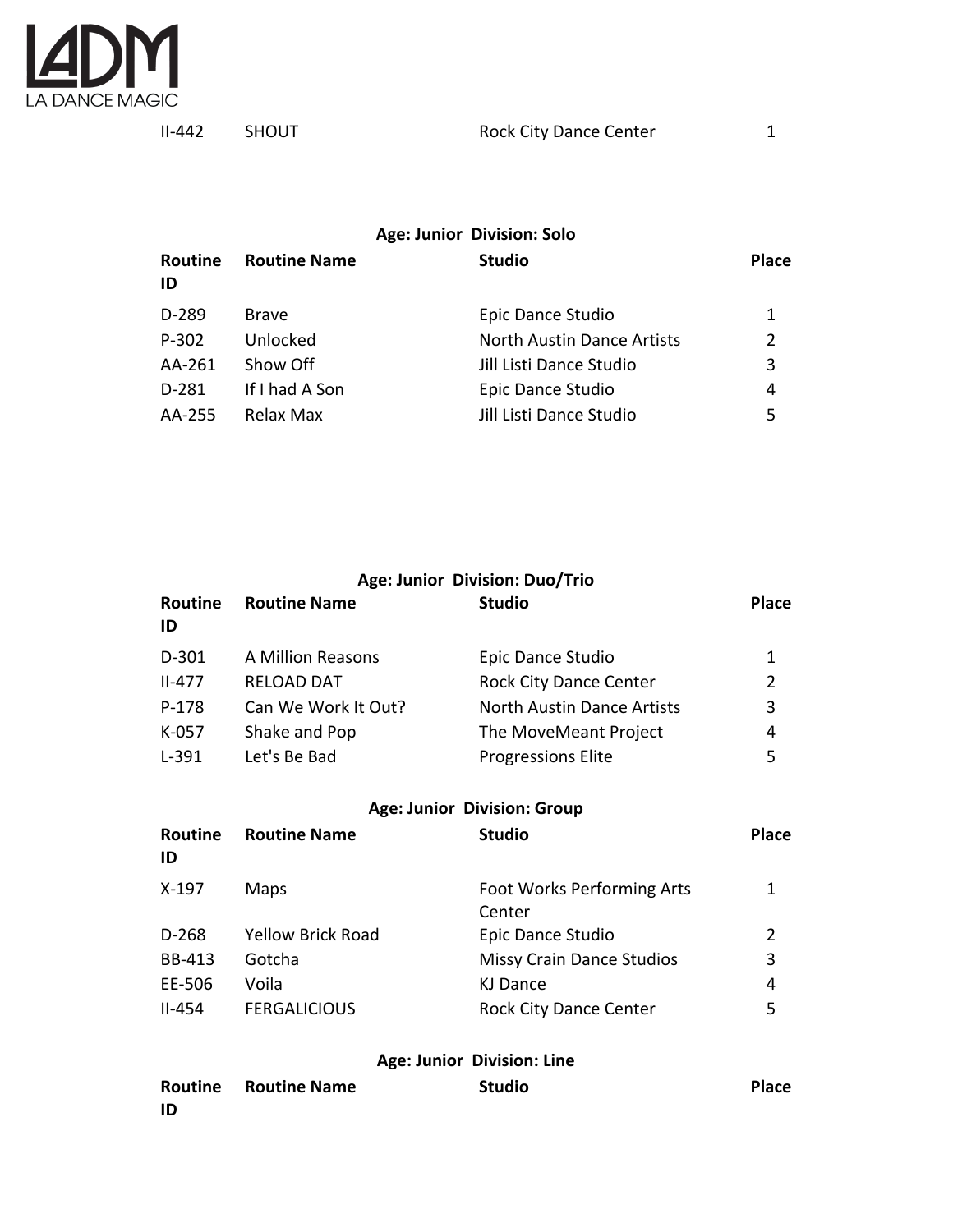

| $X-208$   | Dancing With The Stars  | <b>Foot Works Performing Arts</b><br>Center | $\mathbf{1}$ |
|-----------|-------------------------|---------------------------------------------|--------------|
| AA-231    | Attention               | Jill Listi Dance Studio                     | 2            |
| $X-207$   | How To Save A Life      | <b>Foot Works Performing Arts</b>           | 3            |
|           |                         | Center                                      |              |
| $X-209$   | Peanut Butter And Jelly | <b>Foot Works Performing Arts</b>           | 4            |
|           |                         | Center                                      |              |
| $X - 211$ | <b>Rock This Place</b>  | Foot Works Performing Arts                  | 5.           |
|           |                         | Center                                      |              |

#### **Age: Junior Division: Extended Line**

| Routine<br>ID | <b>Routine Name</b>    | <b>Studio</b>                               | <b>Place</b> |
|---------------|------------------------|---------------------------------------------|--------------|
| EE-505        | <b>Bach Recomposed</b> | KJ Dance                                    | 1            |
| $X-196$       | <b>Greener Grass</b>   | <b>Foot Works Performing Arts</b><br>Center | 2            |
| EE-502        | Do It Like This        | KJ Dance                                    | 3            |
| EE-504        | Parle a Ta Tete        | KJ Dance                                    | 4            |
| EE-503        | <b>Baltimore</b>       | KJ Dance                                    | 5            |

#### **Age: Junior Division: Production**

| Routine<br>ID | <b>Routine Name</b>         | <b>Studio</b>                        | <b>Place</b> |
|---------------|-----------------------------|--------------------------------------|--------------|
| X-195         | Taco 'Bout It               | Foot Works Performing Arts<br>Center | 1            |
| $X-212$       | <b>That Beautiful Sound</b> | Foot Works Performing Arts<br>Center | 2            |
| Y-332         | Attention                   | Cindy's School of Dance              | 3            |

#### **Age: Teen Division: Solo**

| <b>Routine Name</b> | <b>Studio</b>           | <b>Place</b> |
|---------------------|-------------------------|--------------|
| Solitude            | Jill Listi Dance Studio | 1            |
| <b>Wicked Games</b> | Epic Dance Studio       | 2            |
| Freya               | Jill Listi Dance Studio | 3            |
| Escalate            | Jill Listi Dance Studio | 4            |
| Man's World         | Jill Listi Dance Studio | 5            |
|                     |                         |              |

#### **Age: Teen Division: Duo/Trio**

|    | <b>Routine Routine Name</b> | <b>Studio</b> | <b>Place</b> |
|----|-----------------------------|---------------|--------------|
| ID |                             |               |              |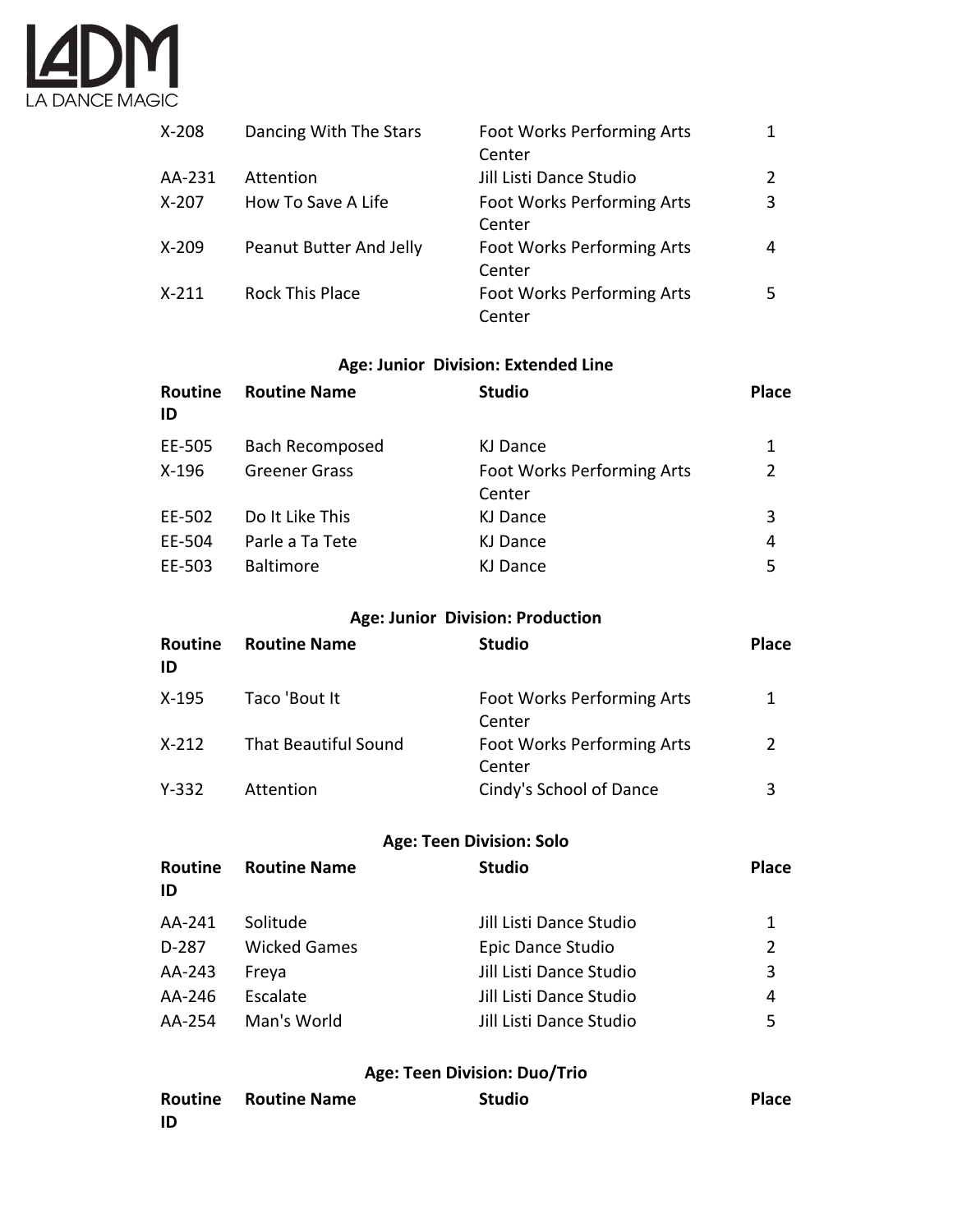

| EE-512 | Here I Am            | KJ Dance                  |    |
|--------|----------------------|---------------------------|----|
| L-321  | I Can't Do It Alone  | <b>Progressions Elite</b> | 2  |
| M-388  | Lost Without You     | SC Dance                  | 3  |
| D-278  | <b>Falling Apart</b> | Epic Dance Studio         | 4  |
| M-144  | 90 Days              | SC Dance                  | 5. |

# **Age: Teen Division: Group**

| Routine<br>ID | <b>Routine Name</b>      | <b>Studio</b>                     | <b>Place</b>   |
|---------------|--------------------------|-----------------------------------|----------------|
| P-176         | Lonely                   | <b>North Austin Dance Artists</b> | 1              |
| EE-495        | Killing Me Softly        | KJ Dance                          | $\overline{2}$ |
| $Y - 334$     | <b>Black Magic Woman</b> | Cindy's School of Dance           | 3              |
| EE-494        | Money                    | KJ Dance                          | 4              |
| $X-202$       | <b>Homely Ground</b>     | <b>Foot Works Performing Arts</b> | 5              |
|               |                          | Center                            |                |

#### **Age: Teen Division: Line**

| <b>Routine</b><br>ID | <b>Routine Name</b> | <b>Studio</b>                               | <b>Place</b> |
|----------------------|---------------------|---------------------------------------------|--------------|
| EE-491               | Skhokho             | KJ Dance                                    | 1            |
| $X-218$              | The Bachelorette    | <b>Foot Works Performing Arts</b><br>Center | 2            |
| $P-115$              | Wiggle              | North Austin Dance Artists                  | 3            |
| AA-234               | Over the Rainbow    | Jill Listi Dance Studio                     | 4            |
| $X - 221$            | XR <sub>2</sub>     | <b>Foot Works Performing Arts</b><br>Center | 5            |

# **Age: Teen Division: Extended Line**

| <b>Routine</b><br>ID | <b>Routine Name</b>              | <b>Studio</b>                        | <b>Place</b> |
|----------------------|----------------------------------|--------------------------------------|--------------|
| $X-226$              | Sovereignty                      | Foot Works Performing Arts<br>Center | 1            |
| $X - 203$            | Hold Onto Me                     | Foot Works Performing Arts<br>Center | 2            |
| $Y - 336$            | Can't Keep My Eyes Off Of<br>You | Cindy's School of Dance              | 3            |
| $X-225$              | Say My Name                      | Foot Works Performing Arts<br>Center | 4            |
| $X-200$              | Air Force 291                    | Foot Works Performing Arts<br>Center | 5            |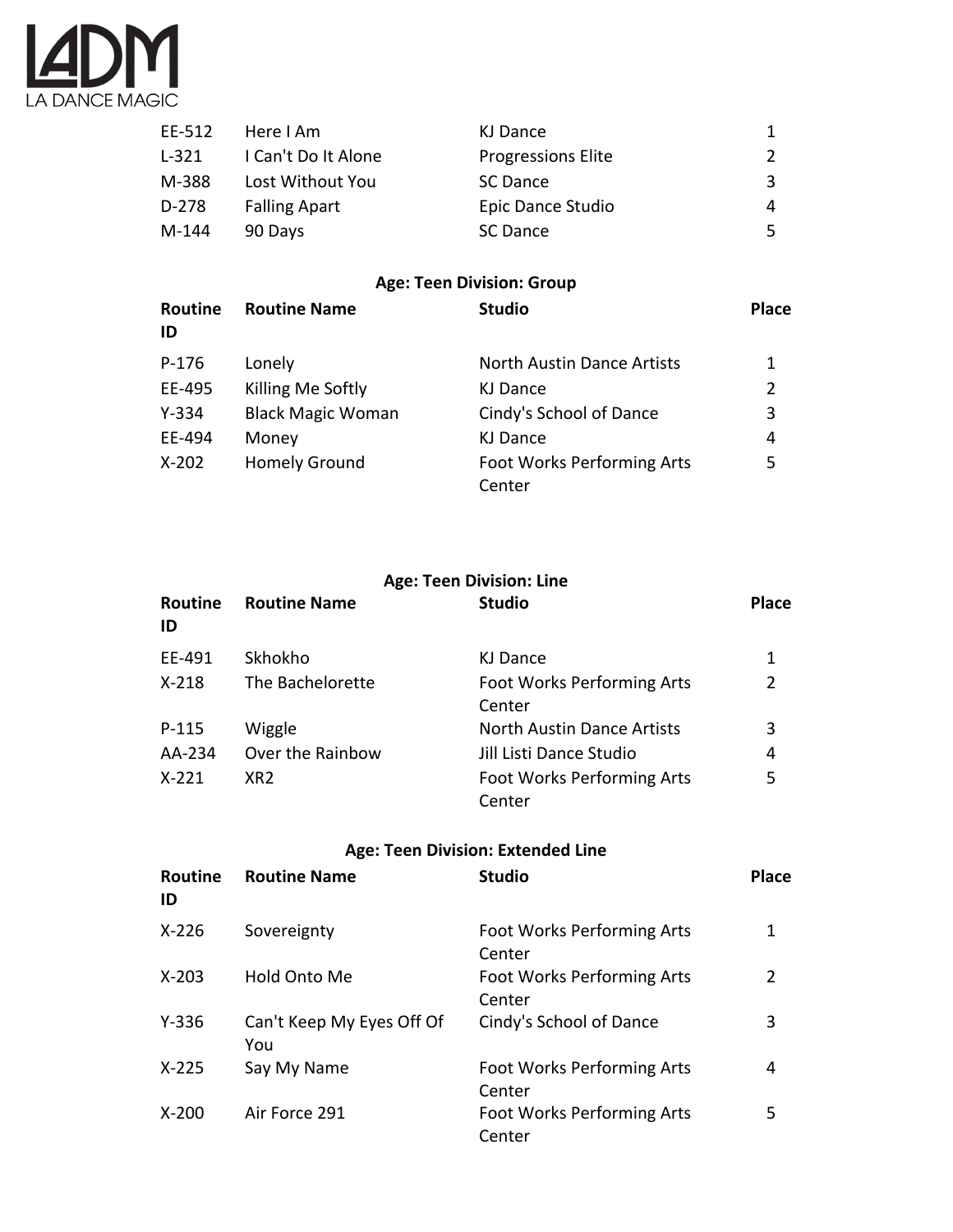

# **Age: Teen Division: Production**

| Routine<br>ID | <b>Routine Name</b> | <b>Studio</b>                     | <b>Place</b> |
|---------------|---------------------|-----------------------------------|--------------|
| AA-240        | Champions           | Jill Listi Dance Studio           | 1            |
| AA-239        | Carnivale'          | Jill Listi Dance Studio           | 2            |
| $II-461$      | <b>BEFORE I GO</b>  | <b>Rock City Dance Center</b>     | 3            |
| <b>BB-396</b> | What A Night        | <b>Missy Crain Dance Studios</b>  | 4            |
| $X-219$       | Prom                | <b>Foot Works Performing Arts</b> | 5            |
|               |                     | Center                            |              |

|                      |                         | <b>Age: Senior Division: Solo</b>    |                |
|----------------------|-------------------------|--------------------------------------|----------------|
| Routine<br>ID        | <b>Routine Name</b>     | <b>Studio</b>                        | <b>Place</b>   |
| <b>BB-415</b>        | The Acceptance of Death | <b>Missy Crain Dance Studios</b>     | 1              |
| P-184                | Frequency               | <b>North Austin Dance Artists</b>    | $\overline{2}$ |
| <b>BB-420</b>        | Reality                 | Missy Crain Dance Studios            | 3              |
| M-142                | Body                    | <b>SC Dance</b>                      | 4              |
| $P-559$              | Tell It Like It Is      | <b>North Austin Dance Artists</b>    | 5              |
|                      |                         | Age: Senior Division: Duo/Trio       |                |
| <b>Routine</b><br>ID | <b>Routine Name</b>     | <b>Studio</b>                        | <b>Place</b>   |
| <b>BB-557</b>        | Far Away                | <b>Missy Crain Dance Studios</b>     | 1              |
| AA-238               | If You Forget Me        | Jill Listi Dance Studio              | $\overline{2}$ |
| $H-422$              | $2$ to $1$              | <b>Studio of MoveMINT</b>            | 3              |
|                      |                         | <b>Age: Senior Division: Group</b>   |                |
| Routine<br>ID        | <b>Routine Name</b>     | <b>Studio</b>                        | <b>Place</b>   |
| AA-235               | <b>Brazil</b>           | Jill Listi Dance Studio              | 1              |
| $X-224$              | Mynd                    | Foot Works Performing Arts<br>Center | $\overline{2}$ |
| $II-450$             | A PALE                  | <b>Rock City Dance Center</b>        | 3              |